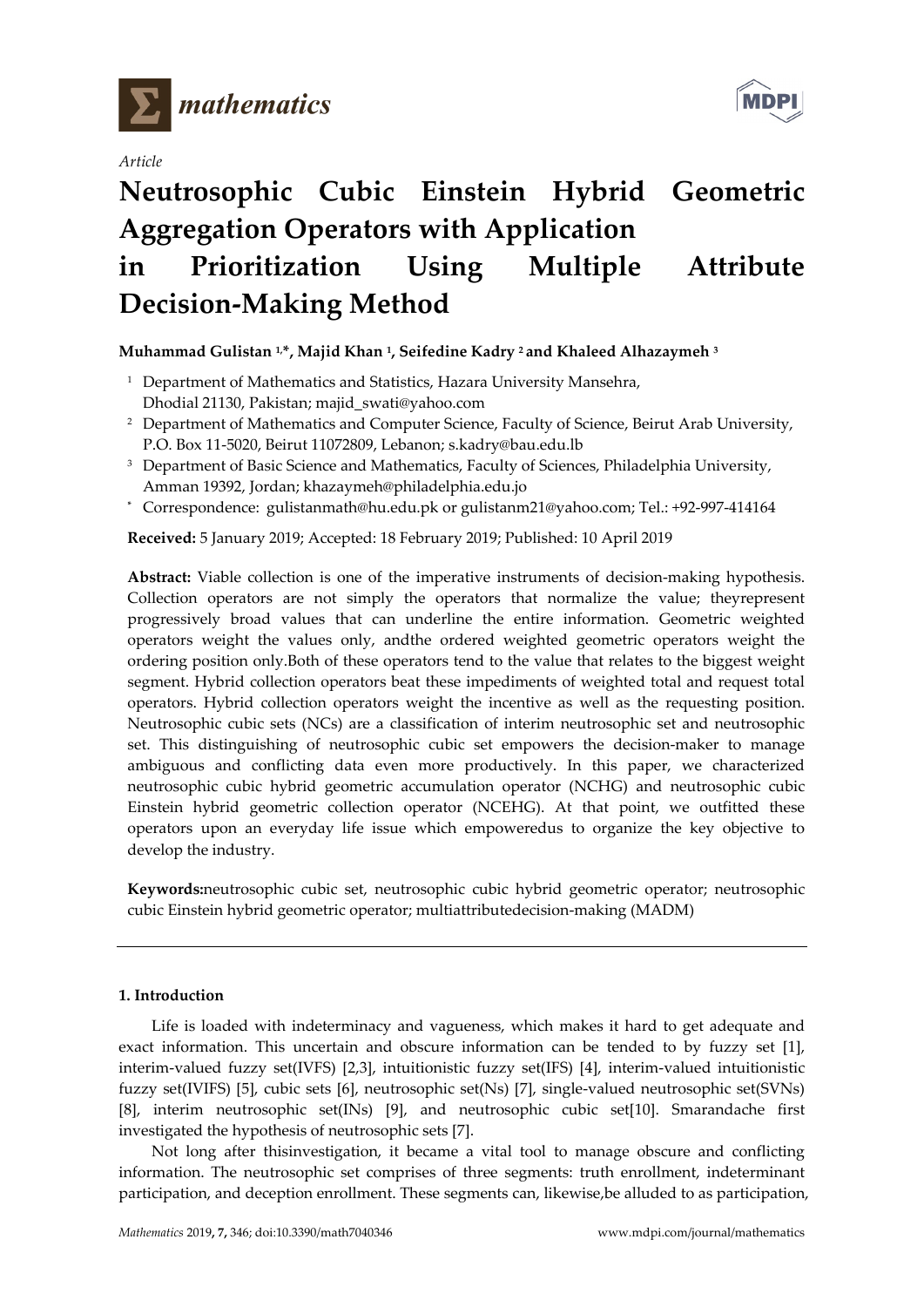aversion, andnon-membership, and these segments range from ]0<sup>−</sup>, 1+[. For science and designing issues, Wang et al. [8] proposed the idea of a single-valued neutrosophic set, which is a class of neutrosophic set, where the parts of single-valued neutrosophic set are in [0,1]. Wang et al. stretched it outto the interim neutrosophic set [9]. Jun et al. [10] consolidated both of these structures to frame the neutrosophic cubic set, which is the speculation of single-valued neutrosophic set and interim neutrosophic set. These structures drew scientistsinto apply it to various fields of sciences, building day-by-day life issues.

Decision-making is a basic instrument of everyday life issues. Analysts connected distinctive collection operators to neutrosophic sets and its augmentations. Zhan et. al. [11] took a shot at multicriteria decision-making on neutrosophic cubic sets. Banerjee et al. [12] utilized GRA(Grey Rational Analysis) for multicriteria decision-making on neutrosophic cubic sets. Lu and Ye [13] characterized cosine measure inneutrosophic cubic sets. Pramanik et al. [14] utilized a likeness measure to neutrosophic cubic sets. Shi and Ye [15] characterized Dombi total operators on neutrosophic cubic sets. Baolin et al. [16] connected Einstein accumulations to neutrosophic sets. Majid et al. [17] proposed neutrosophic cubic geometric and Einstein geometric collection operators. Different applied aspects of different types of fuzzy sets can be seen in [18–27].

A compelling accumulation is one of the imperative instruments of decision-making. Collection operators are not simply the operators that normalize the value, theyrepresent progressively broad values that can underline the entire data. The geometric weighted operator weights the values just where the requested weighted geometric collection operators weight the requesting position of values. In any case, the issue emerges when the load segments of weight vectors are so that one segment is a lot bigger than the other in parts of the weight vector. Motivated by such a circumstance, the thought of neutrosophic cubic crossbreed geometric and neutrosophic cubic Einstein hybrid geometric total operators are proposed. That is the reason we present the idea of neutrosophic cubic hybrid geometric and neutrosophic cubic Einstein hybrid geometric (NCEHG) collection operators. More often than not, the decision-making strategies are produced to pick one fitting option among the given. Be that as it may, frequently, in certain circumstances,we instead organize the option to pick a suitable one. Roused by such a circumstance, a technique is being created toprioritize the options. A numerical model is outfitted upon these operators to organize the vital objective to develop the industry.

## **2. Preliminaries**

This section consists of some predefined definitions and results. We recommend the reader to see [1–3,6–10,16].

**Definition 1.** [1] *Mapping*  $\psi: U \to [0,1]$  *is called fuzzy set,*  $\psi(u)$  *is called membership function. Simply denoted by* ψ *.*

**Definition 2.** [2,3] Mapping  $\Psi: U \to D[0,1]$ ,  $D[0,1]$  has interval value of  $[0,1]$ , and is called  $\mu$ *interval-valued fuzzy set(IVF).* For all  $u \in U$  $\tilde{\Psi}(u) = \left\{ \left[ \psi^L \left( u \right), \psi^U \left( u \right) \right] | \psi^L \left( u \right), \psi^U \left( u \right) \in [0,1]$  and  $\psi^L \left( u \right) \leq \psi^U \left( u \right) \right\}$  is membership degree of  $\bm{u}$  *in*  $\tilde{\bm{\Psi}}$  . Simply denoted by  $\tilde{\bm{\Psi}} = \left[ \bm{\Psi}^L, \bm{\Psi}^U \right]$ .

**Definition 3.** [6] *A structure*  $C = \{(u, \tilde{\Psi}(u), \Psi(u)) | u \in U\}$  *is cubic set in U, in which*  $\tilde{\Psi}(u)$  *is*  $IVF$  in  $U$  ,i.e,.  $\tilde{\Psi} = \left[ \Psi^L , \Psi^U \right]$ , and  $\Psi$  is fuzzy set in  $U$  . Simply denoted by  $C = \left( \tilde{\Psi}, \Psi \right)$ .  $C^U$ *denotes collection of cubic sets in U .*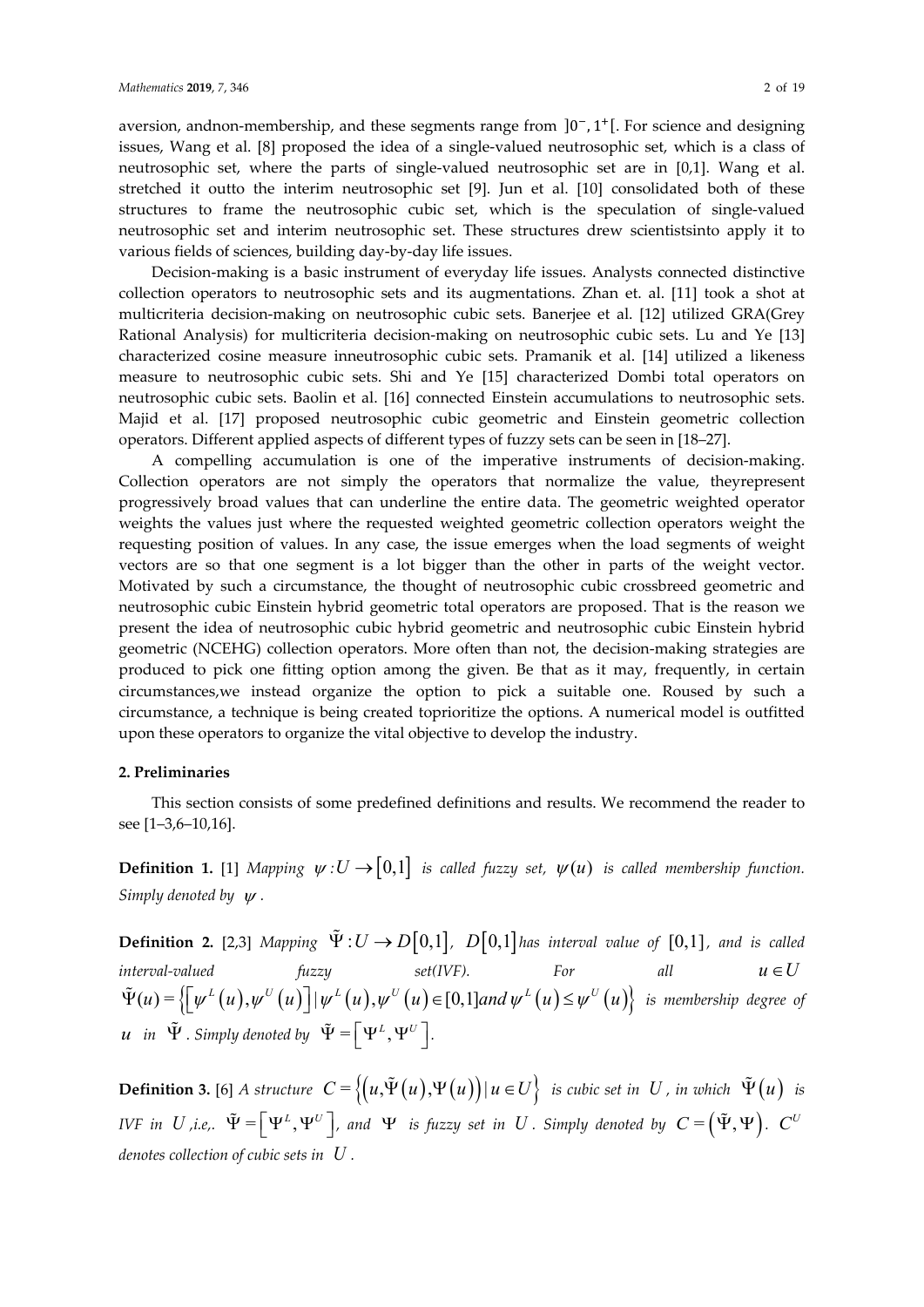**Definition 4.** [7] A structure  $N = \left\{ (T_N(u), I_N(u), F_N(u)) \mid u \in U \right\}$  is neutrosophic set(Ns), where  $\left\{T_N(u), T_N(u), F_N(u) \in \left]0^-, 1^+\right[\right\}$  and  $T_N(u), T_N(u), F_N(u)$  are truth,indeterminacy, andfalsity function.

**Definition 5.** [8] *A structure*  $N = \left\{ (T_N(u), I_N(u), F_N(u)) \mid u \in U \right\}$  *is single value neutrosophic set(SVNs), where*  $\{T_N(u), I_N(u), F_N(u) \in [0,1]\}$  *are called truth, indeterminacy, and falsity functions respectively. Simply denoted by*  $N = (T_N, I_N, F_N)$ .

**Definition 6.** [9] *An interval neutrosophic set (INs) in U is a structure*   $N = \left\{ \left( \tilde{T}_{N}(u), \tilde{I}_{N}(u), \tilde{F}_{N}(u) \right) | u \in U \right\}$  where  $\left\{ \tilde{T}_{N}(u), \tilde{I}_{N}(u), \tilde{F}_{N}(u) \in D[0,1] \right\}$  respectively called *truth, indeterminacy, and falsity function in*  $U$  *. Simply denoted by*  $N = (\tilde{T}_N, \tilde{I}_N, \tilde{F}_N)$ . For convenience,  $\bm{w}$ e denote  $\bm{N} = \left(\widetilde{T}_N, \widetilde{\bm{I}}_N, \widetilde{F}_N\right)$  by  $N = \left(\widetilde{T}_N = \left[\begin{matrix}T_N^L, T_N^U\end{matrix}\right], \widetilde{\bm{I}}_N = \left[\begin{matrix}I_N^L, I_N^U\end{matrix}\right], \widetilde{F}_N = \left[\begin{matrix}F_N^L, F_N^U\end{matrix}\right]\right).$ 

**Definition** 7. [10] *A structure*  $N = \left\{ \left( u, \tilde{T}_N(u), \tilde{I}_N(u), \tilde{F}_N(u), T_N(u), I_N(u), F_N(u) \right) | u \in U \right\}$  is  $neutron~ of$   $cubic~setin~U$  , in which  $\left(\tilde{T}_{N}$  =  $\left[\varGamma_{N}^{L},\varGamma_{N}^{U}\right], \tilde{I}_{N}$  =  $\left[\varGamma_{N}^{L},\varGamma_{N}^{U}\right], \tilde{F}_{N}$  =  $\left[\varGamma_{N}^{L},\varGamma_{N}^{U}\right]\right)$  is an interval *neutrosophic set and*  $(T_N, I_N, F_N)$  *is neutrosophic set in U . Simply denoted by*  $N=\left(\tilde{T}_{_N}, \tilde{I}_N, \tilde{F}_{_N}, T_{_N}, I_{_N}, F_{_N}\right), \,\, [0,0]\!\leq\! \tilde{T}_{_N}+\tilde{I}_N+\tilde{F}_{_N}\!\leq\![3,3]\,$  , and  $0\!\leq\! T_{_N}+I_{_N}+F_{_N}\!\leq\! 3$  .  $N^U$ *denotes the collection of neutrosophic cubic sets in*  $U$  *. Simply denoted by*  $N = (\tilde{T}_N, \tilde{I}_N, \tilde{F}_N, T_N, I_N, F_N)$ .

**Definition 8.** [16] *The t-operators are basically Union and Intersection operators in the theory of fuzzy sets which are denoted by t-conorm*  $(\Gamma^*)$  *and t-norm*  $(\Gamma)$ *, respectively. The role of t-operators is very important in fuzzy theory and its applications.*

**Definition 9.** [16]  $\Gamma^*: [0,1] \times [0,1] \rightarrow [0,1]$  is called t-conorm if it satisfies the following axioms.

*Axiom* 1  $\Gamma^*(1, u) = 1$  *and*  $\Gamma^*(0, u) = 0$ *Axiom* 2  $\Gamma^*(u,v) = \Gamma^*(v,u)$  *for all a and b. Axiom 3*  $\Gamma^* (u, \Gamma^* (v, w)) = \Gamma^* (\Gamma^* (u, v), w)$  for all a,b, and c.  $Axiom$  4 If  $u \leq u^{'}$  and  $v \leq v^{'},$  then  $\Gamma^{*}\big(u,v\big) \leq \Gamma^{*}\big(u^{'},v^{'}\big)$ 

**Definition 10.** [16]  $\Gamma : [0,1] \times [0,1] \rightarrow [0,1]$  *is called t-norm if it satisfies the following axioms.* 

 $Axiom 1$   $\Gamma(1, u) = u$   $and$   $\Gamma(0, u) = 0$ *Axiom* 2  $\Gamma(u, v) = \Gamma(v, u)$  *for all a and b. Axiom 3*  $\Gamma(u, \Gamma(v, w)) = \Gamma(\Gamma(u, v), w)$  *for all a,b, and c.*  $A$ xiom 4 If  $u \leq u^{'}$  and  $v \leq v^{'},$  then  $\Gamma\big(u,v\big) \leq \Gamma\big(u^{'},v^{'}\big)$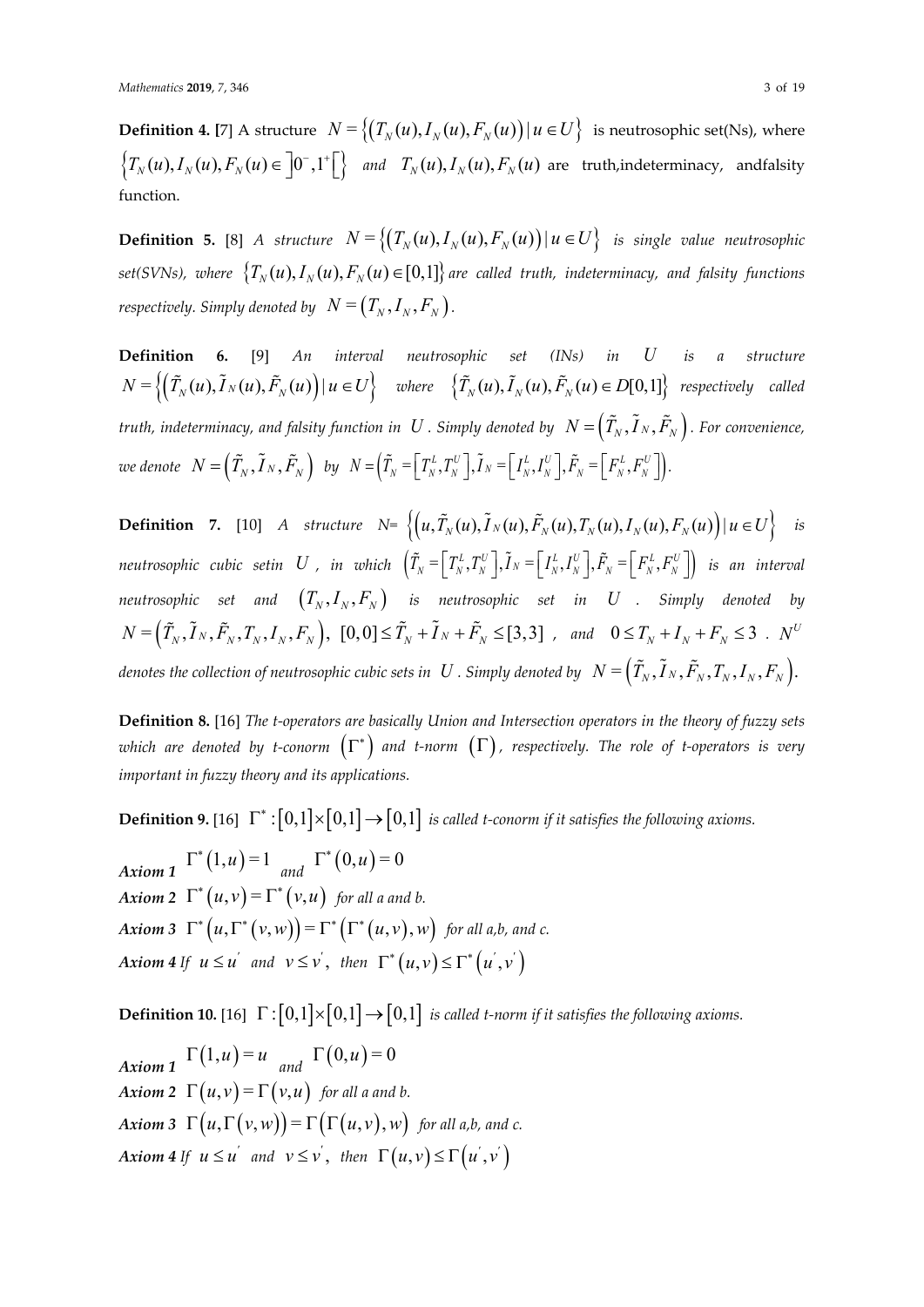#### *Mathematics* **2019**, *7*, 346 4 of 19

The t-conorms and t-norms families have a vast range, which correspond to unions and intersections, among these, Einstein sum and Einstein product are good choices since they give smooth approximations, like algebraic sum and algebraic product, respectively. Einstein sums  $\oplus_{\scriptscriptstyle E}$ and Einstein products  $\mathcal{B}_E$  are respectively the examples of t-conorm and t-norm:

$$
\Gamma_E^*(u, v) = \frac{u + v}{1 + uv},
$$

$$
\Gamma_E(u, v) = \frac{uv}{1 + (1 - u)(1 - v)}.
$$

**Definition 11.** [17] *The sum of two neutrosophic cubic sets,*  $A = (\tilde{T}_A, \tilde{I}_A, \tilde{F}_A, T_A, I_A, F_A)$ , where  $\tilde{T}_A = \left[T_A^L, T_A^U\right], \tilde{I}_A = \left[I_A^L, I_A^U\right], \tilde{F}_A = \left[F_A^L, F_A^U\right], \text{ and } B = \left(\tilde{T}_B, \tilde{I}_B, \tilde{F}_B, T_B, I_B, F_B\right), \text{ where }$  $\tilde{T}_B = \left[T_B^L, T_B^U\right], \tilde{I}_B = \left[I_B^L, I_B^U\right], \tilde{F}_B = \left[F_B^L, F_B^U\right]$  is defined as

$$
A \oplus B = \begin{pmatrix} \begin{bmatrix} T_A^L + T_B^L - T_A^L T_B^L, T_A^U + T_B^U - T_A^U T_B^U \end{bmatrix}, \\ \begin{bmatrix} I_A^L + I_B^L - I_A^L I_B^L, I_A^U + I_B^U - I_A^U I_B^U \end{bmatrix}, \\ \begin{bmatrix} F_A^L F_B^L, F_A^U F_B^U \end{bmatrix}, \\ T_A T_B, I_A I_B, F_A + F_B - F_A F_B \end{pmatrix}
$$

**Definition 12.** [17] *The product between two neutrosophic cubic sets,*  $A = (\tilde{T}_A, \tilde{I}_A, \tilde{F}_A, T_A, I_A, F_A)$ , where  $\tilde{T}_A = \left[ T_A^L, T_A^U \right], \tilde{I}_A = \left[ I_A^L, I_A^U \right], \tilde{F}_A = \left[ F_A^L, F_A^U \right],$  and  $B = \left( \tilde{T}_B, \tilde{I}_B, \tilde{F}_B, T_B, I_B, F_B \right)$ , where  $\tilde{T}_B = \left[\right. T^L_B, T^U_B \left.\right], \tilde{I}_B = \left[\right. I^L_B, I^U_B \left.\right], \tilde{F}_B = \left[\right. F^L_B, F^U_B \left.\right]$  is defined as

$$
A \otimes B = \begin{bmatrix} \begin{bmatrix} T_A^L T_B^L, T_A^U T_B^U \end{bmatrix}, \\ \begin{bmatrix} I_A^L I_B^L, I_A^U I_B^U \end{bmatrix}, \\ \begin{bmatrix} F_A^L + F_B^L - F_A^L F_B^L, F_A^U + F_B^U - F_A^U F_B^U \end{bmatrix}, \\ T_A + T_B - T_A T_B, I_A + I_B - I_A I_B, F_A F_B \end{bmatrix}
$$

**Definition 13.** [17] *The scalar multiplication on a neutrosophic cubic set*  $A = (\tilde{T}_A, \tilde{I}_A, \tilde{F}_A, T_A, I_A, F_A)$ , where  $\tilde{T}_A = \left[ T_A^L, T_A^U \right], \tilde{I}_A = \left[ I_A^L, I_A^U \right], \tilde{F}_A = \left[ F_A^L, F_A^U \right],$  and a scalar  $k$  is defined.

$$
kA = \begin{bmatrix} \left[1 - (1 - T_A^L)^k, 1 - (1 - T_A^U)^k\right], \\ \left[1 - (1 - I_A^L)^k, 1 - (1 - I_A^U)^k\right], \\ \left[\left(F_A^L\right)^k, \left(F_A^U\right)^k\right], \\ \left(T_A\right)^k, \left(I_A\right)^k, 1 - (1 - F_A)^k \end{bmatrix}
$$

The exponential multiplication is followed by the following result.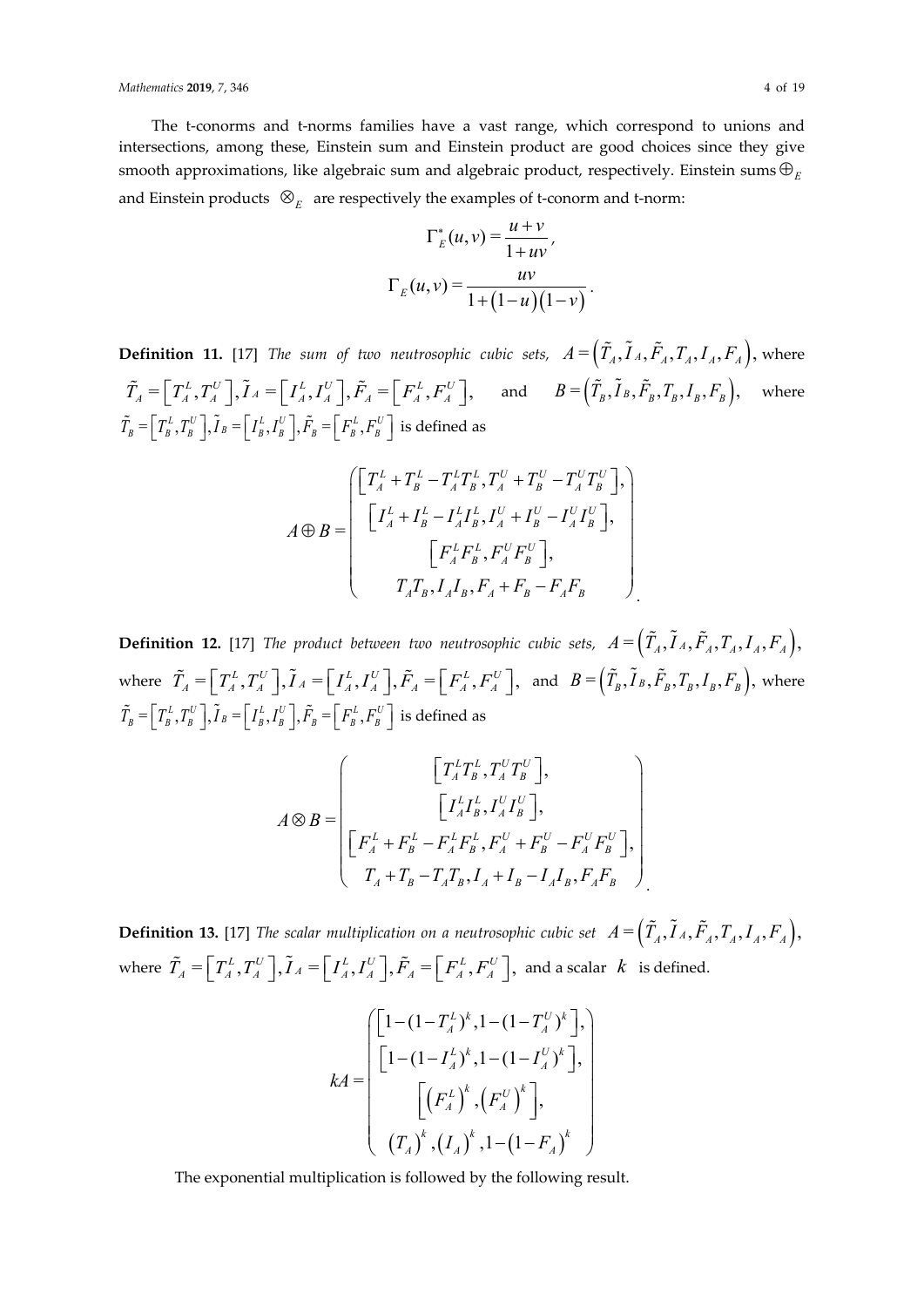**Theorem 1.** [17] Let  $A = (\tilde{T}_A, \tilde{T}_A, \tilde{F}_A, T_A, I_A, F_A)$ , where  $\tilde{T}_A = [T_A^L, T_A^U], \tilde{I}_A = [I_A^L, I_A^U], \tilde{F}_A = [F_A^L, F_A^U],$  is a *neutrosophic cubic value, then, the exponential operation defined by*

$$
A^{k} = \begin{bmatrix} \begin{bmatrix} (T_A^L)^k, (T_A^U)^k \end{bmatrix}, \\ \begin{bmatrix} (I_A^L)^k, (I_A^U)^k \end{bmatrix}, \\ \begin{bmatrix} 1 - (1 - F_A^L)^k, 1 - (1 - F_A^U)^k \end{bmatrix}, \\ 1 - (1 - T_A)^k, 1 - (1 - I_A)^k, (F_A)^k \end{bmatrix}
$$

where  $A^k = A \otimes A \otimes$ ,....  $\otimes A(k - \text{times})$ , moreover,  $A^k$  is a neutrosophic cubic value for every positive value of k.

**Definition 14.** [17] *The Einstein sum between two neutrosophic cubic sets*  $A = (\tilde{T}_A, \tilde{I}_A, \tilde{F}_A, T_A, I_A, F_A)$ , where  $\tilde{T}_A = \left[ T_A^L, T_A^U \right], \tilde{I}_A = \left[ I_A^L, I_A^U \right], \tilde{F}_A = \left[ F_A^L, F_A^U \right],$  and  $B = \left( \tilde{T}_B, \tilde{I}_B, \tilde{F}_B, T_B, I_B, F_B \right)$ , where  $\tilde{T}_B = \left[ \begin{array}{c} T_B^L, T_B^U \end{array} \right], \tilde{I}_B = \left[ \begin{array}{c} I_B^L, I_B^U \end{array} \right], \tilde{F}_B = \left[ \begin{array}{c} F_B^L, F_B^U \end{array} \right]$  is defined as

$$
A \oplus_{E} B = \left[\begin{array}{c} \left[\frac{T_{A}^{L} + T_{B}^{L}}{1 + T_{A}^{L} T_{B}^{L}} , \frac{T_{A}^{U} + T_{B}^{U}}{1 + T_{A}^{U} T_{B}^{U}}\right], \\ \left[\frac{I_{A}^{L} + I_{B}^{L}}{1 + I_{A}^{L} I_{B}^{L}} , \frac{I_{A}^{U} + I_{B}^{U}}{1 + I_{A}^{U} I_{B}^{U}}\right], \\ \left[\frac{F_{A}^{L} F_{B}^{L}}{1 + (1 - F_{A}^{L}) \left(1 - F_{B}^{L}\right)} , \frac{F_{A}^{U} F_{B}^{U}}{1 + (1 - F_{A}^{U}) \left(1 - F_{B}^{U}\right)}\right] \\ \frac{T_{A} T_{B}}{1 + (1 - T_{A}) \left(1 - T_{B}\right)} , \frac{I_{A} I_{B}}{1 + (1 - I_{A}) \left(1 - I_{B}\right)} , \frac{F_{A} + F_{B}}{1 + F_{A} F_{B}} \end{array}\right]
$$

**Definition 15.** [17] *The Einstein product between two neutrosophic cubic sets,*   $A = (\tilde{T}_A, \tilde{I}_A, \tilde{F}_A, T_A, I_A, F_A)$ , where  $\tilde{T}_A = \begin{bmatrix} T_A^L, T_A^U \end{bmatrix}$ ,  $\tilde{I}_A = \begin{bmatrix} I_A^L, I_A^U \end{bmatrix}$ ,  $\tilde{F}_A = \begin{bmatrix} F_A^L, F_A^U \end{bmatrix}$ , and  $B \! = \! \left(\tilde{T}_{\scriptscriptstyle B}, \tilde{I}_{\scriptscriptstyle B}, \tilde{F}_{\scriptscriptstyle B}, T_{\scriptscriptstyle B}, I_{\scriptscriptstyle B}, F_{\scriptscriptstyle B}\right)\!,$  where  $\tilde{T}_{\scriptscriptstyle B} \! = \! \left[\,T_{\scriptscriptstyle B}^{\scriptscriptstyle L}, T_{\scriptscriptstyle B}^{\scriptscriptstyle U}\,\right]\!,$   $\tilde{I}_{\scriptscriptstyle B} \! = \! \left[\,I_{\scriptscriptstyle B}^{\scriptscriptstyle L}, I_{\scriptscriptstyle B}^{\scriptscriptstyle U}\,\right]\!,$   $\tilde{F}_{\scriptscriptstyle B} \! = \! \left[\,F_{\scriptscript$ 

.

.

$$
A \otimes_E B = \begin{bmatrix} \frac{T_A^L T_B^L}{1 + (1 - T_A^L) (1 - T_B^L)}, \frac{T_A^U T_B^U}{1 + (1 - T_A^U) (1 - T_B^U)} \end{bmatrix},
$$
  
\n
$$
A \otimes_E B = \begin{bmatrix} \frac{I_A^L I_B^L}{1 + (1 - I_A^L) (1 - I_B^L)}, \frac{I_A^U I_B^U}{1 + (1 - I_A^U) (1 - I_B^U)} \end{bmatrix},
$$
  
\n
$$
\frac{I_A^L + F_B^L}{1 + F_A^L F_B^L}, \frac{F_A^U + F_B^U}{1 + F_A^U F_B^U} \end{bmatrix}
$$
  
\n
$$
\frac{T_A + T_B}{1 + T_A T_B}, \frac{I_A + I_B}{1 + I_A I_B}, \frac{F_A F_B}{1 + (1 - F_A) (1 - F_B)}
$$

**Definition 16.** [17] *The scalar multiplication on a neutrosophic cubic set,*  $A = (\tilde{T}_A, \tilde{I}_A, \tilde{F}_A, T_A, I_A, F_A)$ ,  $where \ \widetilde{T}_A = \left[\begin{matrix} T_A^L, T_A^U \end{matrix}\right], \widetilde{I}_A = \left[\begin{matrix} I_A^L, I_A^U \end{matrix}\right], \widetilde{F}_A = \left[\begin{matrix} F_A^L, F_A^U \end{matrix}\right], \ \text{and a scalar}\ \ k\ \ \text{is defined}$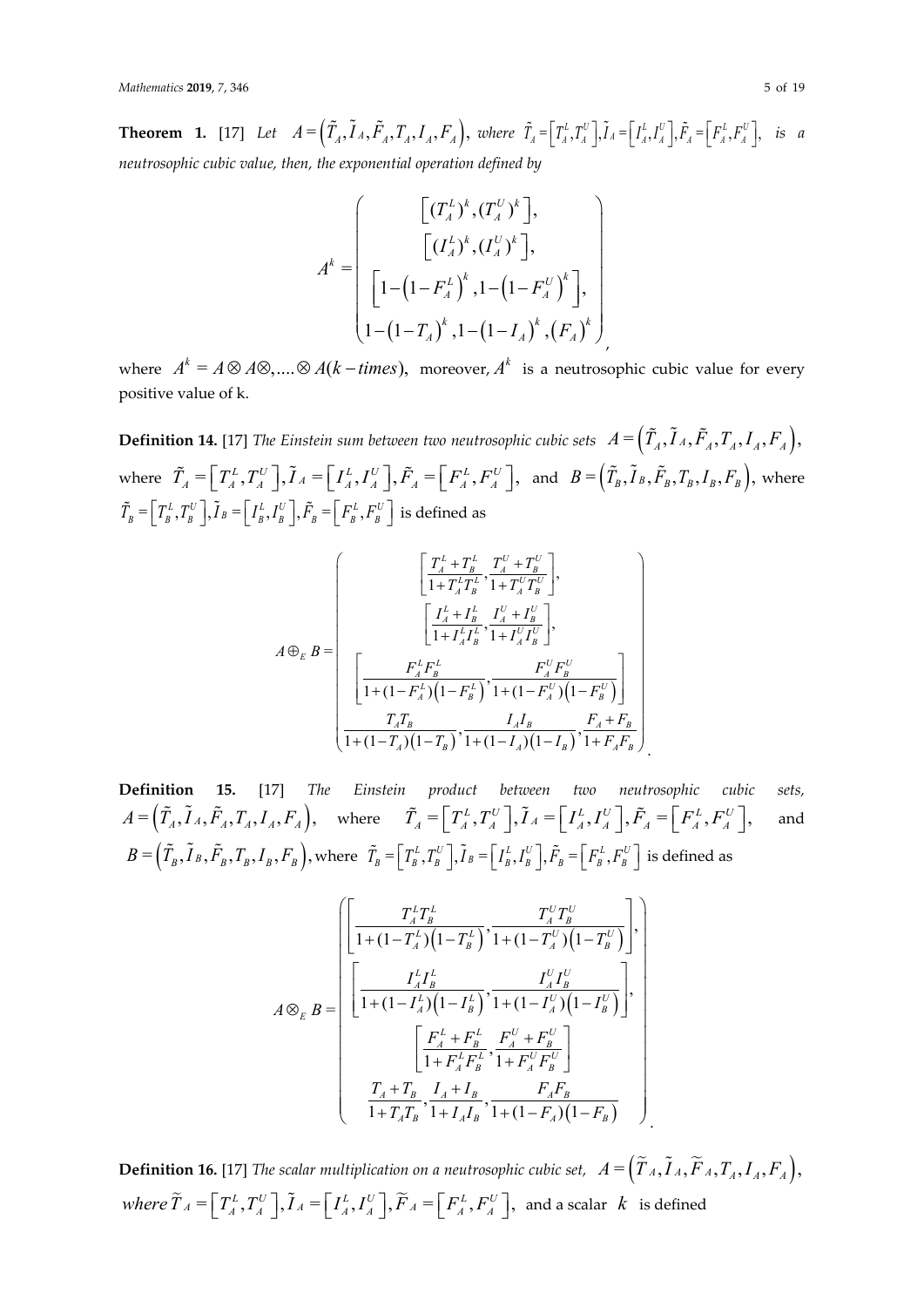$$
k_{E}A = \begin{pmatrix} \frac{\left(1+T_{A}^{L}\right)^{k} - \left(1-T_{A}^{L}\right)^{k}}{\left(1+T_{A}^{L}\right)^{k} + \left(1-T_{A}^{L}\right)^{k}}, \frac{\left(1+T_{A}^{U}\right)^{k} - \left(1-T_{A}^{U}\right)^{k}}{\left(1+T_{A}^{L}\right)^{k} + \left(1-T_{A}^{U}\right)^{k}}, \\ \frac{\left(1+L_{A}^{L}\right)^{k} - \left(1-L_{A}^{L}\right)^{k}}{\left(1+L_{A}^{L}\right)^{k} + \left(1-L_{A}^{U}\right)^{k}}, \frac{\left(1+L_{A}^{U}\right)^{k} - \left(1-L_{A}^{U}\right)^{k}}{\left(1+L_{A}^{U}\right)^{k} + \left(1-L_{A}^{U}\right)^{k}}, \\ \frac{2\left(F_{A}^{L}\right)^{k}}{\left(2-F_{A}^{L}\right)^{k} + \left(F_{A}^{L}\right)^{k}}, \frac{2\left(F_{A}^{U}\right)^{k}}{\left(2-F_{A}^{U}\right)^{k} + \left(F_{A}^{U}\right)^{k}} \end{pmatrix}, \\ \frac{2\left(T_{A}\right)^{k}}{\left(2-T_{A}\right)^{k} + \left(T_{A}\right)^{k}}, \frac{2\left(I_{A}\right)^{k}}{\left(2-I_{A}\right)^{k} + \left(I_{A}\right)^{k}}, \frac{\left(1+F_{A}\right)^{k} - \left(1-F_{A}\right)^{k}}{\left(1+F_{A}\right)^{k} + \left(1-F_{A}\right)^{k}} \end{pmatrix}
$$

The Einstein exponential multiplication is followed by the following result.

**Theorem 2.** [17] Let  $A = (\tilde{T}_A, \tilde{T}_A, \tilde{F}_A, T_A, I_A, F_A)$ , where  $\tilde{T}_A = [T_A^L, T_A^U], \tilde{I}_A = [I_A^L, I_A^U], \tilde{F}_A = [F_A^L, F_A^U],$  is a *neutrosophic cubic value, then, the exponential operation defined by*

$$
A^{E^{k}} = \begin{pmatrix} \frac{2(T_A^L)^k}{(2-T_A^L)^k + (T_A^L)^k}, \frac{2(T_A^U)^k}{(2-T_A^U)^k + (T_A^U)^k} \end{pmatrix},
$$
  
\n
$$
A^{E^{k}} = \begin{pmatrix} \frac{2(I_A^L)^k}{(2-I_A^L)^k + (I_A^L)^k}, \frac{2(I_A^U)^k}{(2-I_A^U)^k + (I_A^U)^k} \end{pmatrix},
$$
  
\n
$$
\frac{(1+F_A^L)^k - (1-F_A^L)^k}{(1+F_A^L)^k + (1-F_A^L)^k}, \frac{(1+F_A^U)^k - (1-F_A^U)^k}{(1+F_A^U)^k + (1-F_A^U)^k} \end{pmatrix},
$$
  
\n
$$
\frac{(1+T_A)^k - (1-T_A)^k}{(1+T_A)^k + (1-T_A)^k}, \frac{(1+I_A)^k - (1-I_A)^k}{(1+I_A)^k + (1-I_A)^k}, \frac{2(F_A)^k}{(2-F_A)^k + (F_A)^k}
$$

where  $A^{E^k} = A \otimes_E A \otimes_E ... \otimes_E A(k - \text{times}),$  moreover,  $A^{E^k}$  is a neutrosophic cubic value for every positive value of k.

To compare two neutrosophic cubic values the score function is defined.

**Definition 17.** [17] Let  $N = (\tilde{T}_N, I_N, \tilde{F}_N, T_N, I_N, F_N)$ , where  $\tilde{T}_N = \left[T_N^L, T_N^U\right], \tilde{I}_N = \left[I_N^L, I_N^U\right], \tilde{F}_N = \left[F_N^L, F_N^U\right]$  is a *neutrosophic cubic value, and the score function is defined as*

$$
S(N) = \left[ T_N^L - F_N^L + T_N^U - F_N^U + T_N - F_N \right]
$$

If the score function of two values are equal, the accuracy function is used.

**Definition 18.** [17] Let  $N = (\tilde{T}_N, \tilde{I}_N, \tilde{F}_N, T_N, I_N, F_N)$ , where  $\tilde{T}_N = \begin{bmatrix} T_N^L, T_N^U \end{bmatrix}$ ,  $\tilde{I}_N = \begin{bmatrix} I_N^L, I_N^U \end{bmatrix}$ ,  $\tilde{F}_N = \begin{bmatrix} F_N^L, F_N^U \end{bmatrix}$  isa *neutrosophic cubic value, and theaccuracy function is defined as*

$$
H(u) = \frac{1}{9} \Big\{ T_N^L + I_N^L + F_N^L + T_N^U + I_N^U + F_N^U + T_N + I_N + F_N \Big\}.
$$

The following definition describes the comparison relation between two neutrosophic cubic values.

**Definition 19.** [17] Let  $N_1$ ,  $N_2$  be two neutrosophic cubic values, with core functions  $S_{N_1}, S_{N_2}$ , and accuracy function  $\;H_{_{N_1}}, H_{_{N_2}}$  . Then, 1)  $S_{N_1} > S_{N_2} \Rightarrow N_1 > N_2$ 

.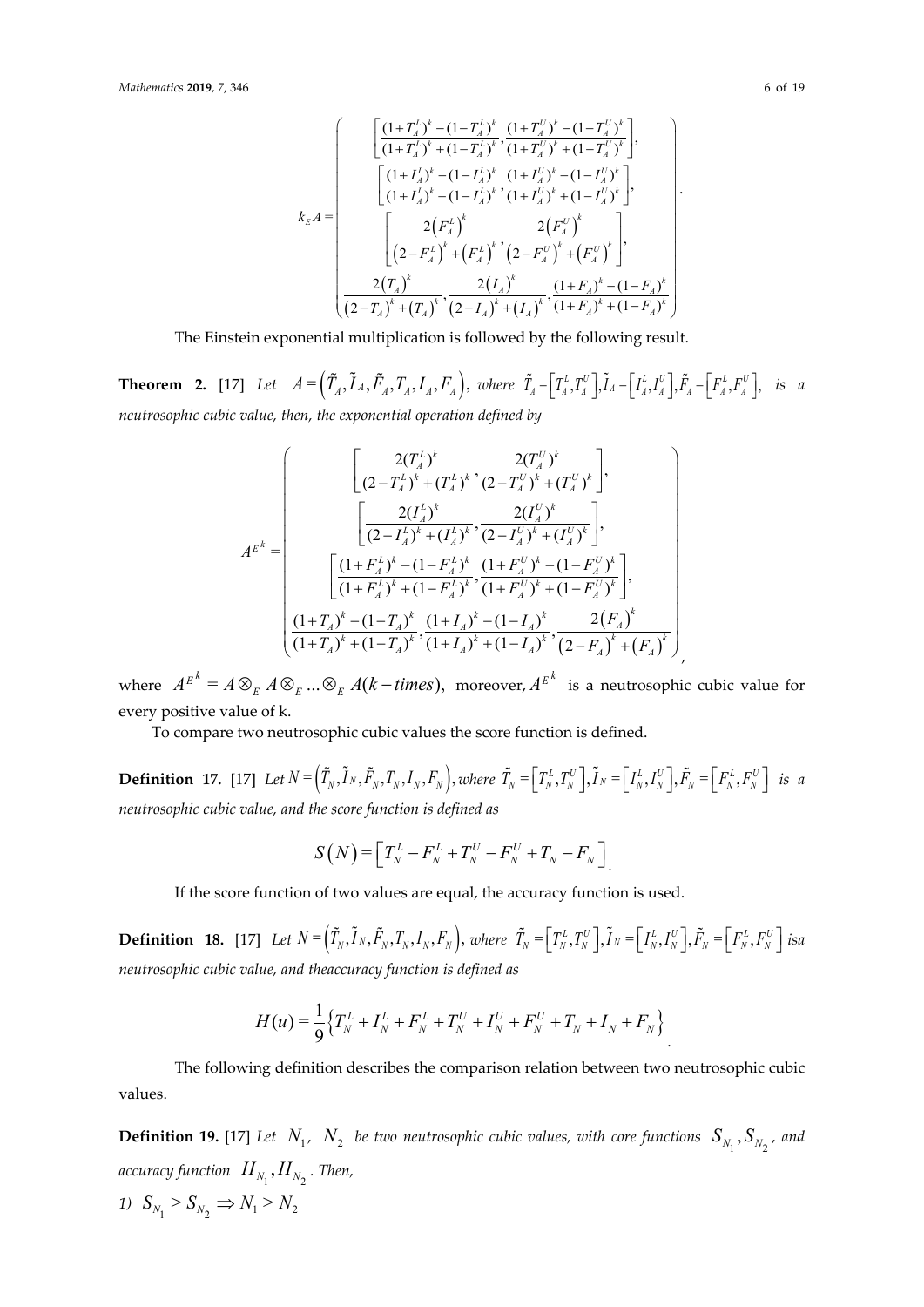2) If 
$$
S_{N_1} = S_{N_2}
$$
  
\ni)  $H_{N_1} > H_{N_2} \Rightarrow N_1 > N_2$   
\nii)  $H_{N_1} = H_{N_2} \Rightarrow N_1 = N_2$ 

**Definition 20.** [17] *The neutrosophic cubic weighted geometric operator(NCWG) is defined as*

 $NCWG: R^m \rightarrow R$  defined by  $NCWG_{_W}(N_1, N_2,....,N_m) = \mathop{\otimes}\limits_{j=1}^m N_j^{w_j}$  ,

where the weight  $W = (w_1, w_2, ..., w_m)^T$  of  $N_j (j = 1, 2, 3, ..., m)$ , such that  $w_j \in [0,1]$  and  $\sum_{i=1}^{m} = 1$ . *j*= ∑

**Definition 21.** [17] *The neutrosophic cubic ordered weighted geometric operator(NCOWG) is defined as*

 $NCOWG: R^m \rightarrow R$  defined by  $NCOMG_{_W}(N_1, N_2, ..., N_m) = \mathop \otimes \limits_{j=1}^m N_{(\gamma)_j}^{w_j}$  ,

where  $N_{(\gamma)}$  is the descending ordered neutrosophic cubic values,  $W = (w_1, w_2, ..., w_m)^T$  of  $N_j$  (*j* = 1, 2, 3, ..., *m*), such that  $w_j \in [0,1]$  and  $\sum_{j=1}^m = 1$ . *j*= ∑

**Definition 22.** [17] *The neutrosophic cubic Einstein weighted geometric operator(NCEWG) is defined as*

 $NCEWG\colon \mathit{R}^m \rightarrow \mathit{R} \ \textit{ defined by } NCEWG_{_W}(N_1, N_2,...., N_m) = \bigotimes_{j=1}^m \Bigl(N_j\Bigr)$  $\sum_{i=1}^{m}$   $\sum_{j=1}^{m}$  $NCEWG_{w}(N_1, N_2, \ldots, N_m) = \bigotimes_{j=1}^{m} (N_j)^2$ 

where  $W = (w_1, w_2, ..., w_m)^T$  is weight of  $N_j$  (  $j = 1, 2, 3, ..., m$  ), such that  $w_j \in [0,1]$  and  $\sum_{i=1}^{m}$  = 1. *j*= ∑

**Definition 23.** [17] *Order neutrosophic cubic Einstein weighted geometric operator(NCEOWG) is defined as*

$$
\text{NCEOWG}: R^m \to R \text{ by NCEOWG}_{w}(N_1, N_2, ..., N_m) = \bigotimes_{j=1}^{m} (B_j)^{E^{w_j}},
$$

where  $B_j$  is the jth largest neutrosophic cubic value, and  $W = (w_1, w_2, ..., w_m)^T$  is weight of  $N_j$  (*j* = 1, 2, 3, ..., *m*), such that  $w_j \in [0,1]$  and  $\sum_{j=1}^{m} = 1$ . *j*= ∑

The neutrosophic cubic geometric aggregation operators weight only the neutrosophic cubic values, whereas neutrosophic cubic order geometric aggregation operators weight the orders of the values first then weight them. In the two cases, the amassed values that focused on the value relate to the biggest weight. The accompanying precedents represent the impediments of the NCWG and NCEWG.

Let  $W = (0.7, 0.2, 0.1)$  be the weight corresponding to the neutrosophic cubic values

$$
N_1 = ([0.2, 0.7], [0.2, 0.4], [0.2, 0.5], 0.8, 0.5, 0.8)
$$
  
\n
$$
N_2 = ([0.4, 0.6], [0.4, 0.7], [0.1, 0.3], 0.2, 0.6, 0.5)
$$
  
\n
$$
N_3 = ([0.5, 0.8], [0.3, 0.6], [0.4, 0.9], 0.5, 0.8, 0.9)
$$
  
\nThen  $S(N_1) = 0.2$ ,  $S(N_2) = 0.3$ , and  $S(N_3) = -0.4$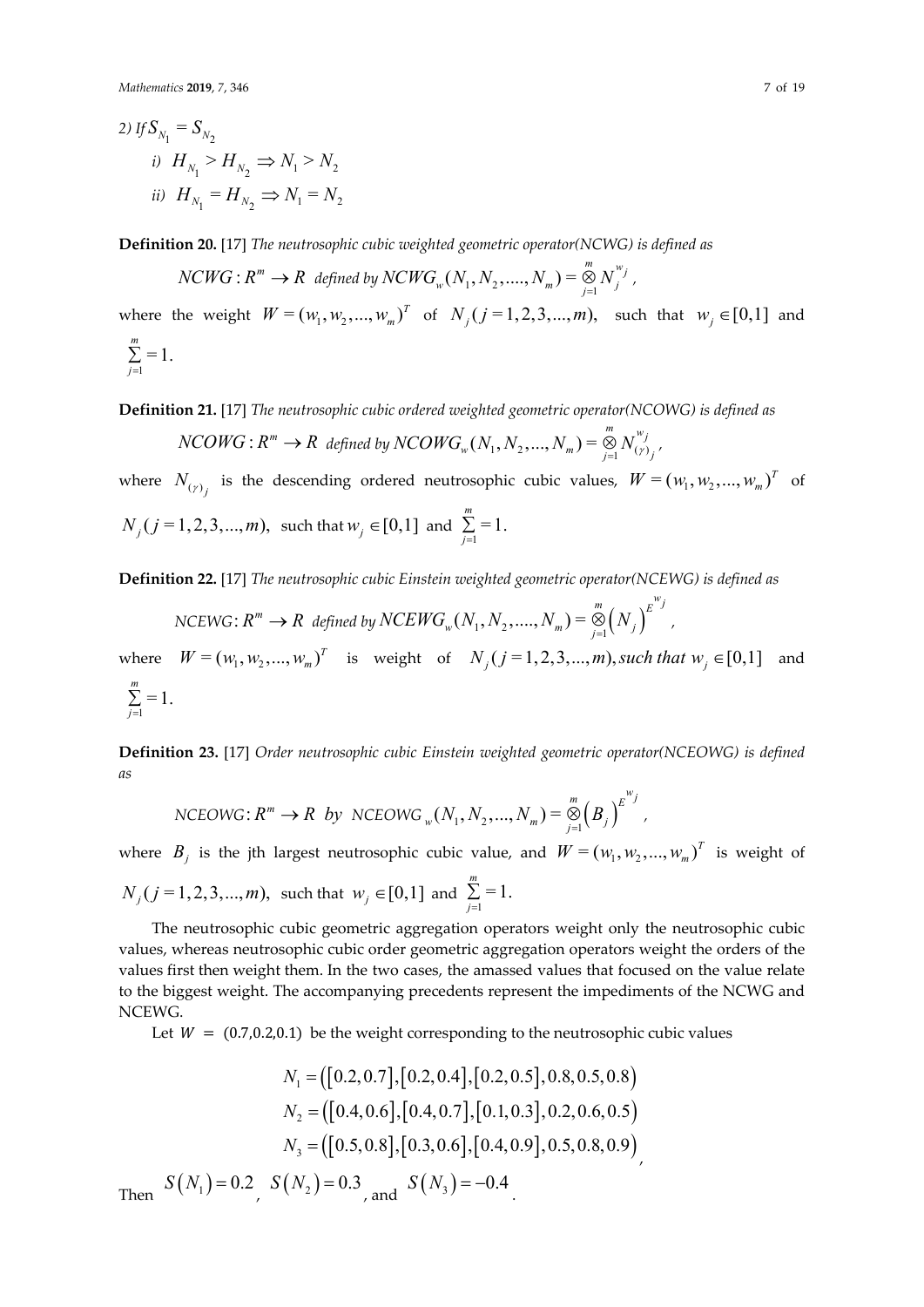Therefore,  
\n
$$
NCWG = ([0.251, 0.688], [0.239, 0.465], [0.204, 0.524], 0.711, 0.563, 0.737)
$$
\n
$$
NCOWG = ([0.356, 0.636], [0.338, 0.616], [0.155, 0.544], 0.421, 0.609, 0.737)
$$

We observe that the higher the weight component, the aggregated value will tend to the corresponding neutrosophic cubic value of that vector. In NCWG, the value tendsto  $N_1$ , as the weight that corresponds to  $N_1$  is highest, and in NCOWG, the highest component of weight corresponds to  $N_2$ . This situation often arises in aggregation problems. Motivated by such a situation, the idea of neutrosophic cubic hybrid geometric and neutrosophic cubic Einstein hybrid geometric operators are proposed.

#### **3. Neutrosophic Cubic Hybrid Geometric and Neutrosophic Cubic Einstein Geometric Operators**

This segment comprises of the following subsections. In Section 3.1 neutrosophic cubic crossbreed, the geometric operator is characterized. In Section 3.2 neutrosophic cubic Einstein crossbreed,the geometric operator is characterized. In Section 3.3, a calculation is characterized to organize the neutrosophic cubic values utilizing these tasks. In Section 3.4, a numerical model is outfitted upon Section 3.3.

### *3.1. Neutrosophic Cubic Hybrid Geometric Operator*

NCWG operator weights only the neutrosophic cubic values, where NCOWG weights only the ordering positions. The idea of neutrosophic cubic hybrid geometric aggregation operators is developed to overcome these limitations. NCHG weights both the neutrosophic cubic values and its order positioning as well.

**Definition 24.** *NCHG* :  $\Omega^m \to \Omega$  *is a mapping from m-dimenion, which has associated weight*  $W = (w_1, w_2, ..., w_m)^T$  *, such that*  $w_j \in [0,1]$  *and*  $\sum_{j=1}^{m} w_j = 1$ *, such that*  $NCHG_{w}(N_1, N_2, ..., N_m) = (N_{\sigma(1)}^{\sim})^{w_1} \otimes (N_{\sigma(2)}^{\sim})^{w_2} \otimes, ..., \otimes (N_{\sigma(m)}^{\sim})^{w_m}$ where  $N_j^*$  *jth* largest of the weighted neutrosophic cubic values  $\left\{ N_{(j)}^{\sim} \left( N_{(j)}^{\sim} = N_j^{m w_j} \right), j = 1, 2, 3, ..., m \right\}$ ,  $W = (w_1, w_2, ..., w_m)^T \right\}$ , such that  $w_j \in [0,1]$  and  $\sum_{j=1}^m w_j = 1$ 

, and *m* is the balancing coefficient.

**Theorem** 3. Let  $N_j = \left(\tilde{T}_{N_j}, \tilde{I}_{N_j}, \tilde{F}_{N_j}, T_{N_j}, I_{N_j}, F_{N_j}\right)$ , where  $\tilde{T}_{N_j} = \left[\begin{array}{c} T_{N_j}^L, T_{N_j}^U \end{array}\right], \tilde{I}_{N_j} = \left[\begin{array}{c} I_{N_j}^L, I_{N_j}^U \end{array}\right], \tilde{F}_{N_j} = \left[\begin{array}{c} F_{N_j}^L, F_{N_j}^U \end{array}\right],$  $(j = 1, 2, \ldots, m)$  be collection of neutrosophic cubic values, then the aggregated value (NCHWG) is also a cubic value and

$$
NCHG(N_j) = \begin{bmatrix} \left[ \frac{m}{\mathcal{D}} \left( T_{\sigma(j)}^{-L} \right)^{w_j}, \frac{m}{\mathcal{D}} \left( T_{\sigma(j)}^{-U} \right)^{w_j} \right], \left[ \frac{m}{\mathcal{D}} \left( T_{\sigma(j)}^{-L} \right)^{w_j}, \left( T_{\sigma(j)}^{-U} \right)^{w_j} \right], \\ \left[ 1 - \frac{m}{\mathcal{D}} \left( 1 - F_{\sigma(j)}^{-L} \right)^{w_j}, 1 - \frac{m}{\mathcal{D}} \left( 1 - F_{\sigma(j)}^{-U} \right)^{w_j} \right], \\ 1 - \frac{m}{\mathcal{D}} \left( 1 - T_{\sigma(j)}^{-} \right)^{w_j}, 1 - \frac{m}{\mathcal{D}} \left( 1 - T_{\sigma(j)}^{-} \right)^{w_j}, \frac{m}{\mathcal{D}} \left( F_{\sigma(j)}^{-} \right)^{w_j} \end{bmatrix},
$$

the weight  $W = (w_1, w_2, ..., w_m)^T$ , such that  $w_j \in [0,1]$  and  $\sum_{j=1}^{m} = 1$ . *j*= ∑

**Proof**. By mathematical induction for  $m = 2$ , using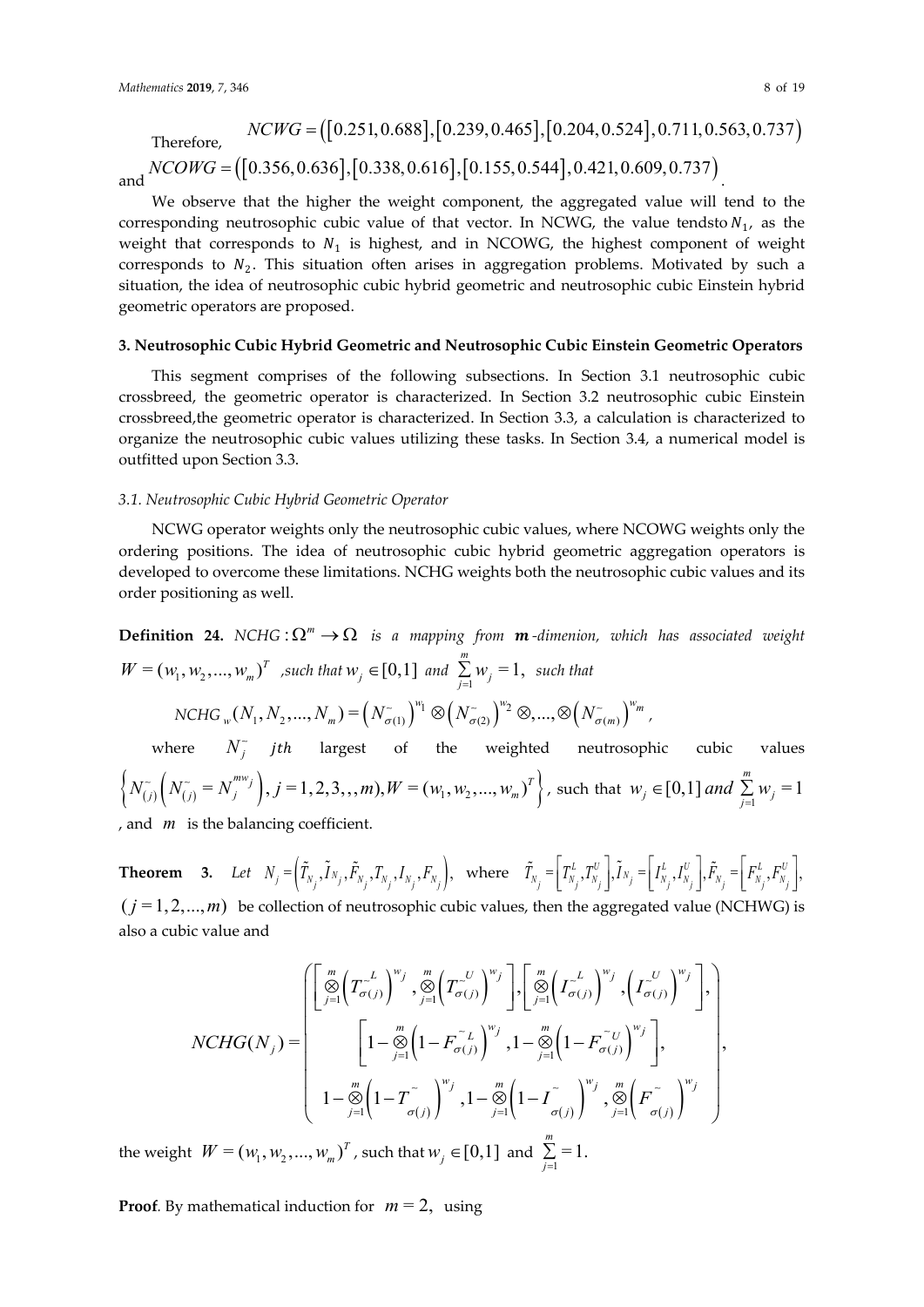$$
\begin{split} \stackrel{\triangle}{\otimes} N_{j}^{w_{j}} &= N_{1}^{w_{1}} \otimes N_{2}^{w_{2}} \\ & \hspace{1cm} \vdots \\ \hspace{1cm} \left[ (I_{N_{\sigma(j)}}^{L})^{w_{1}} , (I_{N_{\sigma(j)}}^{U})^{w_{1}} \right], \\ \hspace{1cm} \left[ (I_{N_{\sigma(j)}}^{L})^{w_{1}} , (I_{N_{\sigma(j)}}^{U})^{w_{1}} \right], \\ \hspace{1cm} \left[ 1- \left( 1- F_{N_{\sigma(j)}}^{L} \right)^{w_{1}} , 1- \left( 1- F_{N_{\sigma(j)}}^{U} \right)^{w_{1}} \right], \\ \hspace{1cm} \left[ 1- \left( 1- F_{N_{\sigma(j)}}^{L} \right)^{w_{1}} , 1- \left( 1- F_{N_{\sigma(j)}}^{U} \right)^{w_{1}} \right], \\ \hspace{1cm} \left[ 1- \left( 1- F_{N_{\sigma(j)}}^{L} \right)^{w_{2}} , 1- \left( 1- F_{N_{\sigma(j)}}^{U} \right)^{w_{2}} \right], \\ \hspace{1cm} \left[ 1- \left( 1- F_{N_{\sigma(j)}}^{L} \right)^{w_{2}} , 1- \left( 1- F_{N_{\sigma(j)}}^{U} \right)^{w_{2}} \right], \\ \hspace{1cm} \left[ 1- \left( 1- F_{N_{\sigma(j)}}^{L} \right)^{w_{2}} , 1- \left( 1- F_{N_{\sigma(j)}}^{U} \right)^{w_{2}} \right], \\ \hspace{1cm} \left[ 1- \left( 1- F_{N_{\sigma(j)}}^{L} \right)^{w_{2}} , \stackrel{\triangle}{\otimes} (I_{N_{\sigma(j)}}^{L} \right)^{w_{2}} , 1- \left( 1- \left( I_{N_{\sigma(j)}} \right)^{w_{2}} , 1- \left( 1- F_{N_{\sigma(j)}}^{U} \right)^{w_{2}} \right], \\ \hspace{1cm} \left[ 1- \frac{\hat{\otimes}}{\hat{\otimes}} \left( I_{N_{\sigma(j)}}^{L} \right)^{w_{j}} , 1- \frac{\hat{\otimes}}{\hat{\otimes}} \left( I_{N_{\sigma(j)}}^{L} \right)^{w_{j}} \right], \\ \hspace{1cm} \left[ 1- \frac{\hat{\otimes}}{\hat{\
$$

Let the results hold for  $m$ .

$$
\overset{m}{\underset{j=1}{\otimes}} N_{j}^{w_{j}} = \begin{bmatrix} \left[ \overset{m}{\underset{j=1}{\otimes}} (T_{N_{\sigma(j)}}^{L})^{w_{j}} , \overset{m}{\underset{j=1}{\otimes}} (T_{N_{\sigma(j)}}^{U})^{w_{j}} \right] , \left[ \overset{m}{\underset{j=1}{\otimes}} (I_{N_{\sigma(j)}}^{L})^{w_{j}} , \overset{m}{\underset{j=1}{\otimes}} (I_{N_{\sigma(j)}}^{U})^{w_{j}} \right], \\ \left[ 1 - \overset{m}{\underset{j=1}{\otimes}} \left( 1 - F_{N_{\sigma(j)}}^{L} \right)^{w_{j}} , 1 - \overset{m}{\underset{j=1}{\otimes}} \left( 1 - F_{N_{\sigma(j)}}^{U} \right)^{w_{j}} \right], \\ 1 - \overset{m}{\underset{j=1}{\otimes}} \left( 1 - T_{N_{\sigma(j)}} \right)^{w_{j}} , 1 - \overset{m}{\underset{j=1}{\otimes}} \left( 1 - I_{N_{\sigma(j)}} \right)^{w_{j}} , \overset{m}{\underset{j=1}{\otimes}} \left( F_{N_{\sigma(j)}} \right)^{w_{j}} \end{bmatrix}
$$

We prove the result for  $m+1$ ,

$$
\text{as } (N_{j+1})^{w_{j+1}} = \begin{bmatrix} \left[ \left( T^{L}_{N_{j+1}} \right)^{w_{j+1}}, \left( T^{U}_{N_{j+1}} \right)^{w_{j+1}} \right], \left[ \left( I^{L}_{N_{j+1}} \right)^{w_{j+1}}, \left( I^{U}_{N_{j+1}} \right)^{w_{j+1}} \right], \\ \left[ 1 - \left( 1 - F^{L}_{N_{j+1}} \right)^{w_{j+1}}, 1 - \left( 1 - F^{U}_{N_{j+1}} \right)^{w_{j+1}} \right], \\ 1 - \left( 1 - T_{N_{j+1}} \right)^{w_{j+1}}, 1 - \left( 1 - I_{N_{j+1}} \right)^{w_{j+1}}, \left( F_{N_{j+1}} \right)^{w_{j+1}} \end{bmatrix}
$$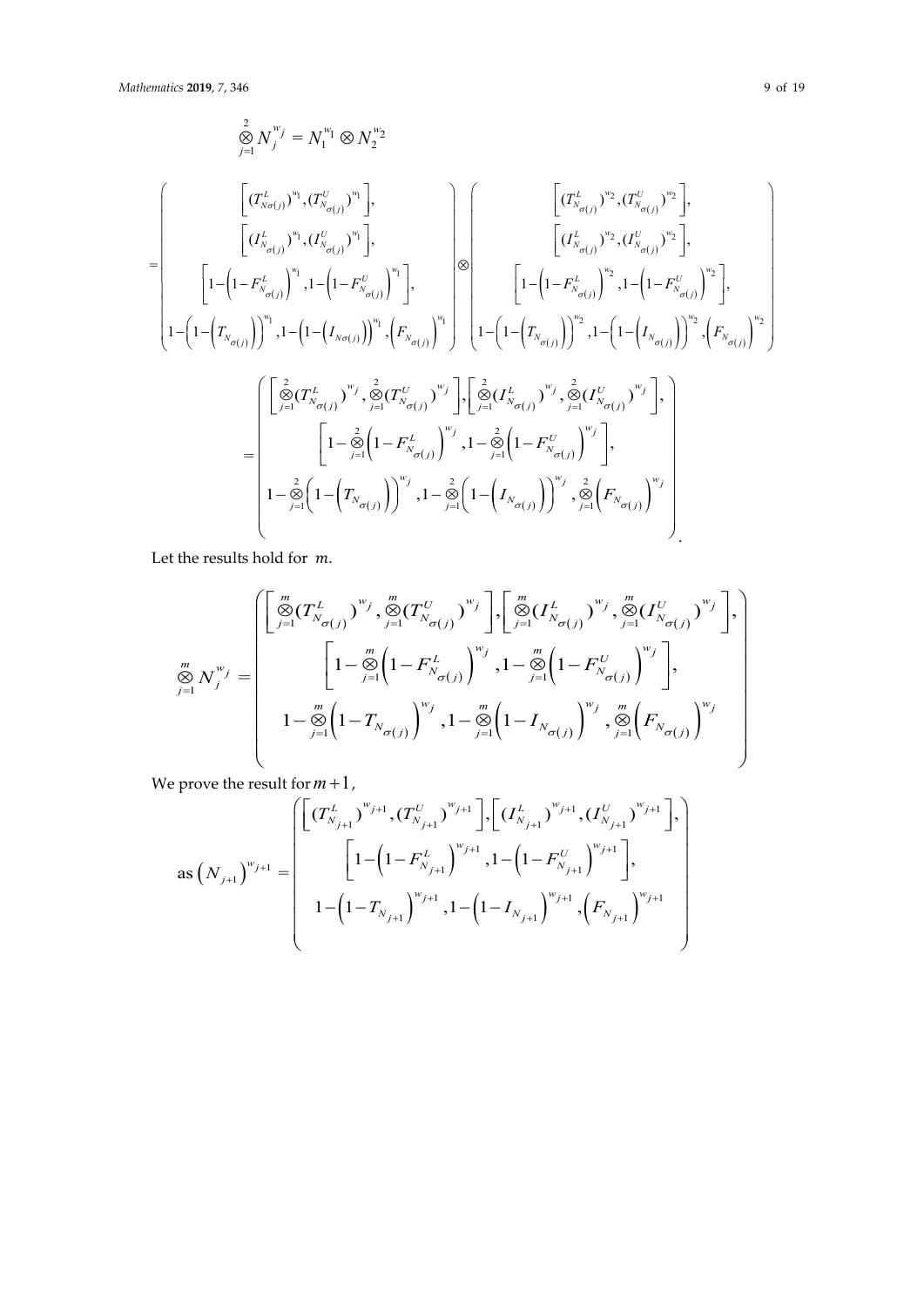$$
\sum_{j=1}^{8} N_{j}^{y_{j}} \oplus N_{j,ii}^{y_{j,ii}} =\n\begin{bmatrix}\n\left[\sum_{j=1}^{8} (T_{s_{\sigma(j)}}^{y_{j}})^{y_{j}}\sum_{j=1}^{8} (T_{s_{\sigma(j)}}^{y_{j}})^{y_{j}}\right]\n\left[\n\left[1-F_{s_{\sigma(j)}}^{y_{j}}\right)^{y_{j}}\right]\n\left[\n\left[ (T_{s_{\mu(j)}}^{k})^{y_{\mu1}}(T_{s_{\mu(j)}}^{p_{\mu1}})^{y_{\mu1}}\right]\n\left[\n\left[ (T_{s_{\mu(j)}}^{k})^{y_{\mu1}}(T_{s_{\mu(j)}}^{k})^{y_{\mu1}}\right]\n\left[\n\left[ (T_{s_{\mu(j)}}^{k})^{y_{\mu1}}(T_{s_{\mu(j)}}^{k})^{y_{\mu1}}\right]\n\left[\n\left[ (T_{s_{\mu(j)}}^{k})^{y_{\mu1}}(T_{s_{\mu(j)}}^{k})^{y_{\mu1}}\right]\n\left[\n\left[ (T_{s_{\mu(j)}}^{k})^{y_{\mu1}}(T_{s_{\mu(j)}}^{k})^{y_{\mu1}}\right]\n\left[\n\left[ (T_{s_{\mu(j)}}^{k})^{y_{\mu1}}(T_{s_{\mu(j)}}^{k})^{y_{\mu1}}\right]\n\left[\n\left[ (T_{s_{\mu(j)}}^{k})^{y_{\mu1}}(T_{s_{\mu(j)}}^{k})^{y_{\mu1}}\right]\n\left[\n\left[ (T_{s_{\mu(j)}}^{k})^{y_{\mu1}}(T_{s_{\mu(j)}}^{k})^{y_{\mu1}}\right]\n\left[\n\left[ (T_{s_{\mu(j)}}^{k})^{y_{\mu1}}(T_{s_{\mu(j)}}^{k})^{y_{\mu1}}\right]\n\left[\n\left[ (T_{s_{\mu(j)}}^{k})^{y_{\mu1}}(T_{s_{\mu(j)}}^{k})^{y_{\mu1}}\right]\n\left[\n\left[ (T_{s_{\mu(j)}}^{k})^{y_{\mu1}}(T_{s_{\mu(j)}}^{k})^{y_{\mu1}}\right]\n\left[\n\left[ (T_{s_{\mu(j)}}^{k})^{y_{\mu1}}(T_{s_{\mu(j)}}^{k})^{y_{\mu1}}\right]\n\left[\n\left[ (T_{s_{\mu(j)}}^{k})^{y_{\
$$

which completes the proof.  $\ \Box$ 

**Theorem 4.** *The NCWG is a special case of NCHG operator*.

Proof. Let 
$$
W = \left(\frac{1}{m}, \frac{1}{m}, ..., \frac{1}{m}\right)^T
$$
. Then,  
\n
$$
NCHG(N_1, N_2, ..., N_m)^w = \left(N_{\sigma(1)}^-\right)^{w_1} \otimes \left(N_{\sigma(2)}^-\right)^{w_2} \otimes, ..., \otimes \left(N_{\sigma(m)}^-\right)^{w_m}
$$
\n
$$
= \left(N_{\sigma(1)}^-\right)^{\frac{1}{m}} \otimes \left(N_{\sigma(2)}^-\right)^{\frac{1}{m}} \otimes, ..., \otimes \left(N_{\sigma(m)}^-\right)^{\frac{1}{m}}
$$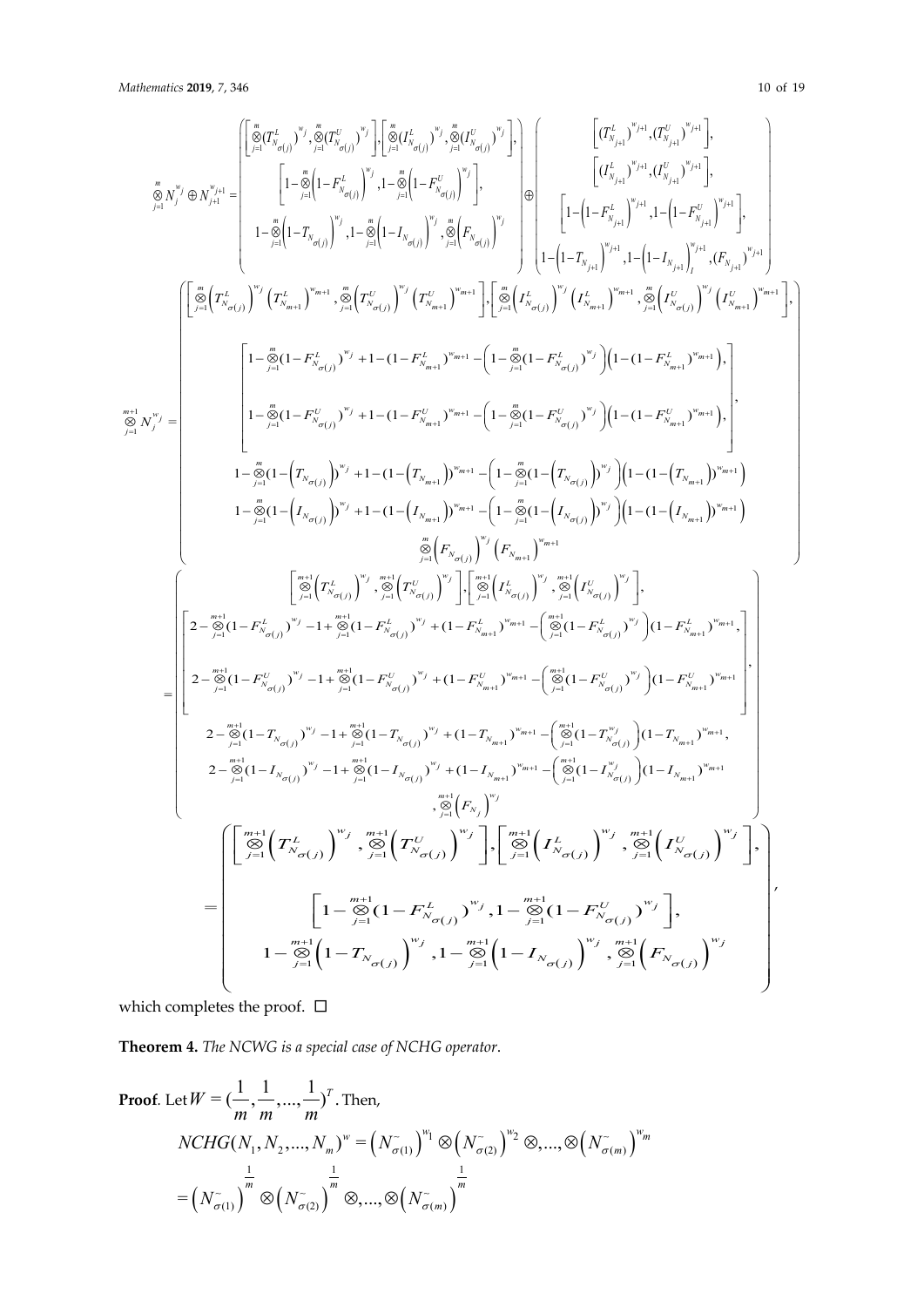$$
= (N_1, N_2, ..., N_m)^{\frac{1}{m}}
$$
  
=  $(N_1)^{w_1}, (N_2)^{w_2}, ..., (N_m)^{w_m}$   
=  $NCWG(N_1, N_2, ..., N_m)$ .  $\square$ 

**Theorem 5.** *The NCOWG is a special case of NCHG.*

Proof. Let 
$$
W = (\frac{1}{m}, \frac{1}{m}, ..., \frac{1}{m})^T
$$
. Then,  
\n $NCHG(N_1, N_2, ..., N_m)^w = (N_{\sigma(1)}^{-})^{w_1} \otimes (N_{\sigma(2)}^{-})^{w_2} \otimes, ..., \otimes (N_{\sigma(m)}^{-})^{w_m}$   
\n $= (N_{\sigma(1)}^{-})^{\frac{1}{m}} \otimes (N_{\sigma(2)}^{-})^{\frac{1}{m}} \otimes, ..., \otimes (N_{\sigma(m)}^{-})^{\frac{1}{m}}$   
\n $= (N_1, N_2, ..., N_m)^{\frac{1}{m}}$   
\n $= (N_1)^{w_1}, (N_2)^{w_2}, ..., (N_m)^{w_m}$   
\n $= NCOWG(N_1, N_2, ..., N_m).$ 

## *3.2. Neutrosophic Cubic Einstein Hybrid Geometric Operator*

NCEWG operator weights only the neutrosophic cubic values,where NCEOWGA weights only the ordering positions. The idea of neutrosophic cubic Einstein hybrid aggregation operators (NCEHG) is developed to overcome these limitations, which weights both the given neutrosophic cubic value and its order position as well.

**Definition 25.** *NCEHG* :  $\Omega^m \to \Omega$  *is a map from m-dimension which has an associated vector*  $W = (w_1, w_2, ..., w_m)^T$ , where  $w_j \in [0,1]$  and  $\sum_{j=1}^m = 1$  $\sum_{j=1}$  = 1, such that  $NCEHG^{w}(N_1, N_2, ..., N_m) = (N_{\sigma(1)}^{w})^{w_1} \otimes_E (N_{\sigma(2)}^{w})^{w_2} \otimes_E, ..., \otimes_E (N_{\sigma(m)}^{w})^{w_m}$ , where  $N_j^*$  isthe *jth* largest of the weighted neutrosophic cubic values  $\left\{ N_{(j)}^{\sim} \left( N_{(j)}^{\sim} = N_j^{m w_j} \right), j = 1, 2, 3, ..., m \right\}$ ,  $W = (w_1, w_2, ..., w_m)^T \right\}$ , with  $w_j \in [0,1]$  and  $\sum_{j=1}^m = 1$  $\sum_{j=1}$  = 1, and *m* is the balancing coefficient.

**Theorem** 6. Let  $N_j = \left(\tilde{T}_{N_j}, \tilde{I}_{N_j}, \tilde{F}_{N_j}, T_{N_j}, I_{N_j}, F_{N_j}\right)$ , where  $\tilde{T}_{N_j} = \left[\begin{matrix}T_{N_j}^L, T_{N_j}^U\end{matrix}\right], \tilde{I}_{N_j} = \left[\begin{matrix}I_{N_j}^L, I_{N_j}^U\end{matrix}\right], \tilde{F}_{N_j} = \left[\begin{matrix}F_{N_j}^L, F_{N_j}^U\end{matrix}\right],$  $N \! = \! \left(\widetilde{T}_{N_j},\widetilde{I}_{N_j},\widetilde{F}_{N_j},T_{N_j},F_{N_j}\right)\!, \ \ \ \text{where} \ \ \ \ \widetilde{T}_{N_j} \!=\! \left[\,T_{N_j}^L,T_{N_j}^U\,\right]\!, \widetilde{I}_{N_j} \!=\! \left[\,I_{N_j}^L,I_{N_j}^U\,\right]\!, \widetilde{F}_{N_j} \!=\! \left[\,F_{N_j}^L,F_{N_j}^U\,\right] \ \ \ \left(\,j=1,2,...,m\,\right) \ \ \ \text{is}$ 

acollection of neutrosophic cubic values, then, their aggregated value by NCEWG operator is also a cubic value and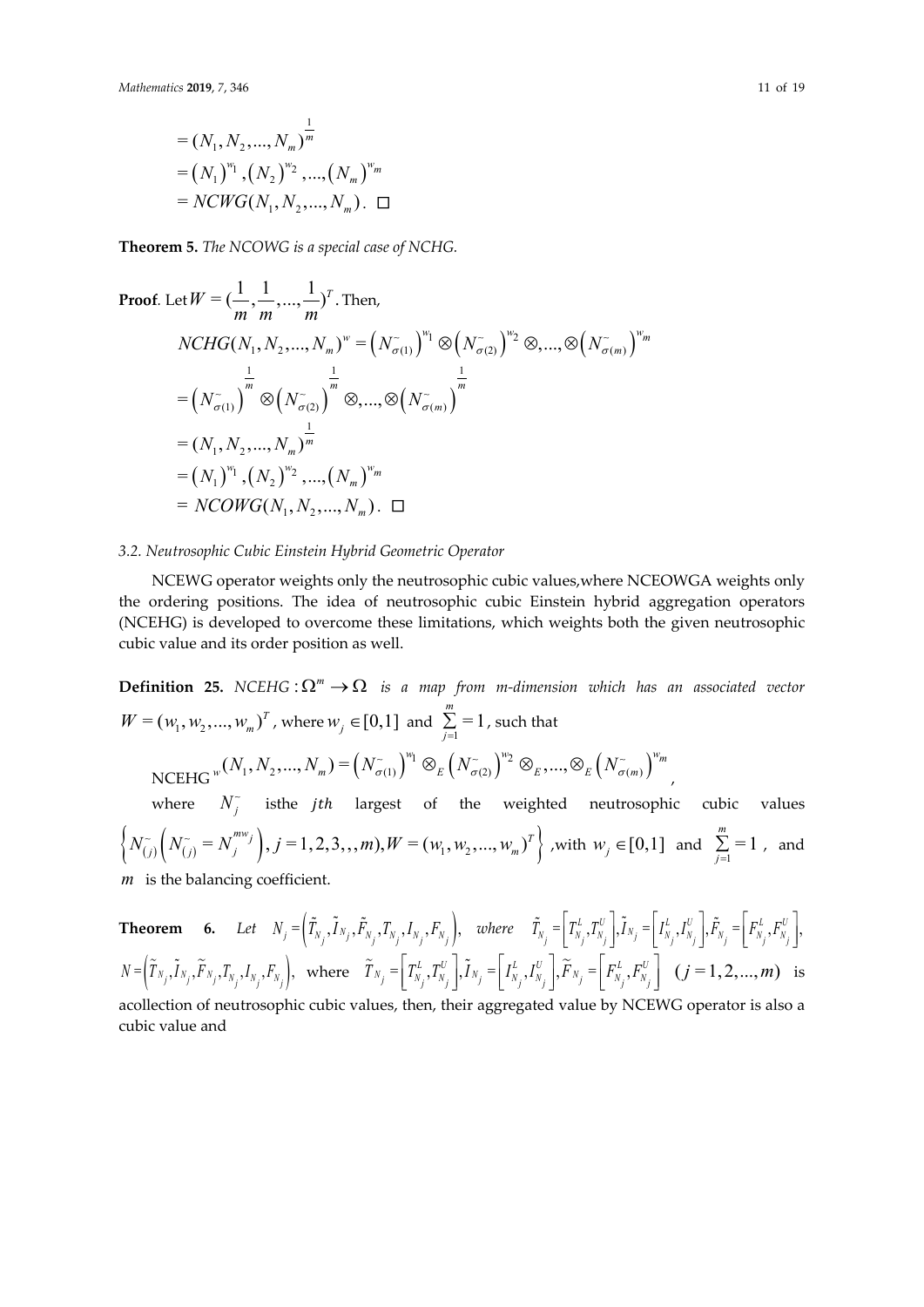$$
NCEHG(N_{j}) = \begin{bmatrix} \frac{2 \sum\limits_{j=1}^{\infty} \left(T_{N_{\sigma(j)}}^{L}\right)^{w_{j}}}{\left[\frac{\sum\limits_{j=1}^{\infty} \left(2-T_{N_{\sigma(j)}}^{L}\right)^{w_{j}} + \sum\limits_{j=1}^{\infty} \left(T_{N_{\sigma(j)}}^{L}\right)^{w_{j}} + \sum\limits_{j=1}^{\infty} \left(2-T_{N_{\sigma(j)}}^{U}\right)^{w_{j}} + \sum\limits_{j=1}^{\infty} \left(T_{N_{\sigma(j)}}^{U}\right)^{w_{j}} + \sum\limits_{j=1}^{\infty} \left(T_{N_{\sigma(j)}}^{U}\right)^{w_{j}} \\ \frac{2 \sum\limits_{j=1}^{\infty} \left(I_{N_{\sigma(j)}}^{L}\right)^{w_{j}}}{\left[\frac{\sum\limits_{j=1}^{\infty} \left(2-I_{N_{\sigma(j)}}^{L}\right)^{w_{j}} + \sum\limits_{j=1}^{\infty} \left(I_{N_{\sigma(j)}}^{L}\right)^{w_{j}} + \sum\limits_{j=1}^{\infty} \left(I_{N_{\sigma(j)}}^{U}\right)^{w_{j}} + \sum\limits_{j=1}^{\infty} \left(I_{N_{\sigma(j)}}^{U}\right)^{w_{j}} \\ \frac{2 \sum\limits_{j=1}^{\infty} \left(I_{N_{\sigma(j)}}^{L}\right)^{w_{j}}}{\left[\frac{\sum\limits_{j=1}^{\infty} \left(1+F_{N_{\sigma(j)}}^{L}\right)^{w_{j}} - \sum\limits_{j=1}^{\infty} \left(1-F_{N_{\sigma(j)}}^{L}\right)^{w_{j}} + \sum\limits_{j=1}^{\infty} \left(1-F_{N_{\sigma(j)}}^{U}\right)^{w_{j}} + \sum\limits_{j=1}^{\infty} \left(1-F_{N_{\sigma(j)}}^{U}\right)^{w_{j}} \\ \frac{2 \sum\limits_{j=1}^{\infty} \left(1+F_{N_{\sigma(j)}}^{L}\right)^{w_{j}} - \sum\limits_{j=1}^{\infty} \left(1-F_{N_{\sigma(j)}}^{L}\right)^{w_{j}} + \sum\limits_{j=1}^{\infty} \left(1+F_{N_{\sigma(j)}}^{U}\right)^{w_{j}} \\ \frac{2 \sum\limits_{j=1}^{\infty} \left(1+F_{N_{\sigma(j)}}^{U
$$

where  $W = (w_1, w_2, ..., w_m)^T$  is weight of  $N_j (j = 1, 2, 3, ..., m)$ , with  $w_j \in [0, 1]$  and  $\sum_{j=1}^{m} = 1$  $\sum_{j=1}$  = 1.

**Proof.** We use mathematical induction to prove this result for  $k = 2$ , using definition

$$
\left(\left(N_{1}^{E}\right)^{w_{1}}=\left[\frac{2\left(T_{N_{1}}^{L}\right)^{w_{1}}}{\left(2-T_{N_{1}}^{L}\right)^{w_{1}}+T_{N_{1}}^{L}},\frac{2\left(T_{N_{1}}^{U}\right)^{w_{1}}}{\left(2-T_{N_{1}}^{U}\right)^{w_{1}}+T_{N_{1}}^{U}}\right],\left[\frac{2\left(I_{N_{1}}^{L}\right)^{w_{1}}}{\left(2-I_{N_{1}}^{L}\right)^{w_{1}}+I_{N_{1}}^{L}},\frac{2\left(I_{N_{1}}^{U}\right)^{w_{1}}}{\left(2-I_{N_{1}}^{U}\right)^{w_{1}}+I_{N_{1}}^{U}}\right],\right]
$$
\n
$$
\left(N_{1}^{E}\right)^{w_{1}}=\left[\frac{\left(1+F_{N_{1}}^{L}\right)^{w_{1}}-\left(1-F_{N_{1}}^{L}\right)^{w_{1}}}{\left(1+F_{N_{1}}^{L}\right)^{w_{1}}+(1-F_{N_{1}}^{L})^{w_{1}}},\frac{\left(1+F_{N_{1}}^{U}\right)^{w_{1}}-\left(1-F_{N_{1}}^{U}\right)^{w_{1}}}{\left(1+F_{N_{1}}^{L}\right)^{w_{1}}-(1-T_{N_{1}})^{w_{1}}},\frac{\left(1+I_{N_{1}}\right)^{w_{1}}-\left(1-I_{N_{1}}\right)^{w_{1}}}{\left(1+I_{N_{1}}\right)^{w_{1}}+(1-T_{N_{1}})^{w_{1}}},\frac{2\left(F_{N_{1}}\right)^{w_{1}}}{\left(2-F_{N_{1}}\right)^{w_{1}}+F_{N_{1}}}\right]
$$

$$
\left(N_{2}^{E}\right)^{\omega_{2}} = \begin{bmatrix} \frac{2\left(T_{N_{2}}^{L}\right)^{\omega_{2}}}{\left(2-T_{N_{2}}^{L}\right)^{\omega_{2}}+T_{N_{2}}^{L}}, \frac{2\left(T_{N_{2}}^{U}\right)^{\omega_{2}}}{\left(2-T_{N_{2}}^{U}\right)^{\omega_{2}}+T_{N_{2}}^{U}} \left[\frac{2\left(I_{N_{2}}^{L}\right)^{\omega_{2}}}{\left(2-I_{N_{2}}^{L}\right)^{\omega_{2}}+I_{N_{2}}^{L}}, \frac{2\left(T_{N_{2}}^{U}\right)^{\omega_{2}}}{\left(2-I_{N_{2}}^{U}\right)^{\omega_{2}}+I_{N_{2}}^{U}} \right], \\ \frac{\left[(1+F_{N_{2}}^{L})^{\omega_{2}}-(1-F_{N_{2}}^{L})^{\omega_{2}}\right]\left[(1+F_{N_{2}}^{L})^{\omega_{2}}+(1-F_{N_{2}}^{U})^{\omega_{2}}-(1-F_{N_{2}}^{U})^{\omega_{2}}}{\left(1+F_{N_{2}}^{L})^{\omega_{2}}+(1-F_{N_{2}}^{U})^{\omega_{2}}+(1-F_{N_{2}}^{U})^{\omega_{2}}}\right], \\ \frac{\left(1+T_{N_{2}}\right)^{\omega_{2}}-(1-T_{N_{2}})^{\omega_{2}}}{\left(1+T_{N_{2}}\right)^{\omega_{2}}+(1-T_{N_{2}})^{\omega_{2}}}, \frac{\left(1+I_{N_{2}}\right)^{\omega_{2}}-(1-I_{N_{2}})^{\omega_{2}}}{\left(1+I_{N_{2}}\right)^{\omega_{2}}+(1-I_{N_{2}})^{\omega_{2}}}, \frac{2\left(F_{N_{2}}\right)^{\omega_{2}}}{\left(2-F_{N_{2}}\right)^{\omega_{2}}+F_{N_{2}}} \end{bmatrix} \right)
$$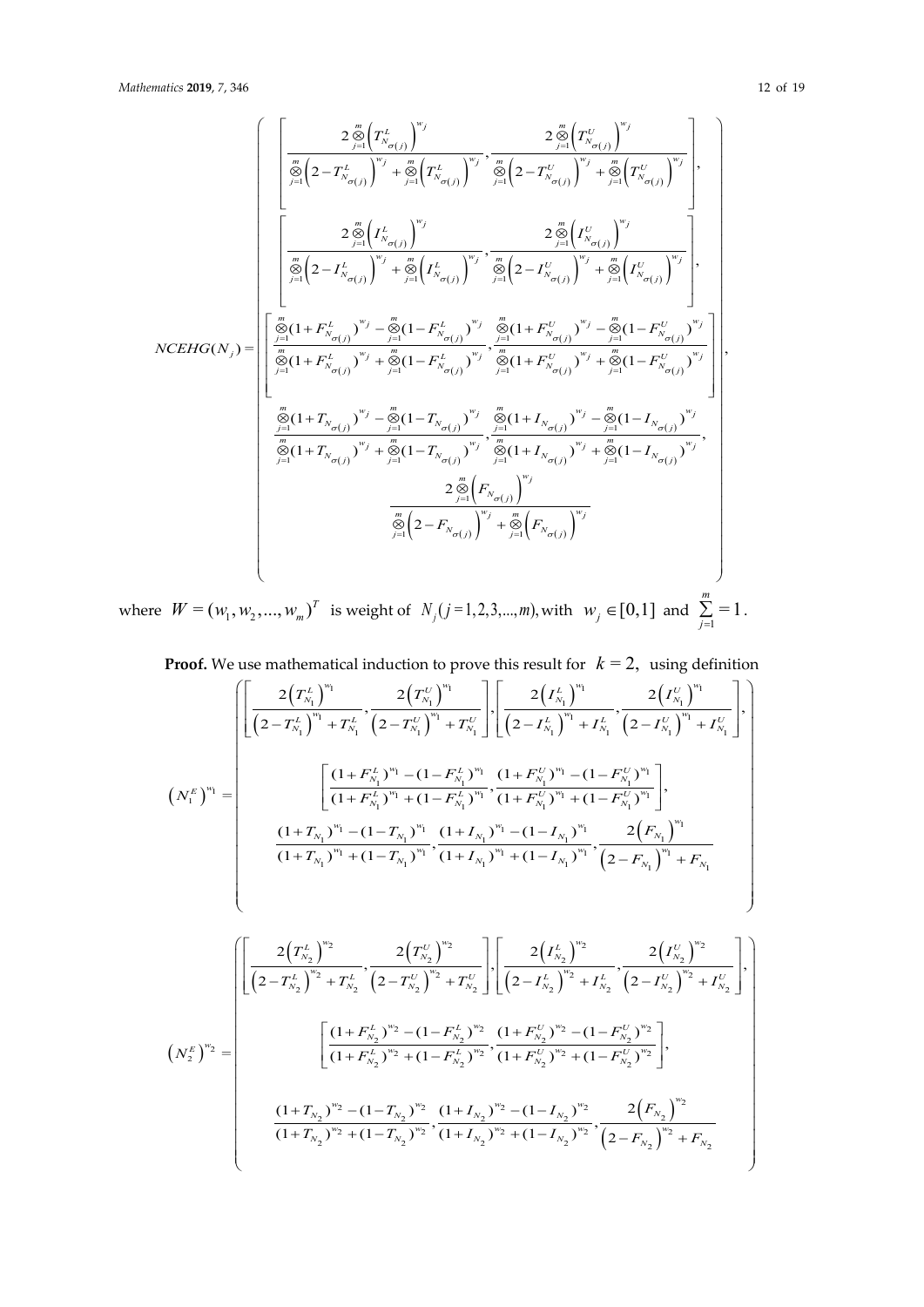$$
\begin{aligned} \hat{\zeta}_{j=1}^{2} \Big( N_{\sigma(j)}^{L} \Big)^{w_{j}} & \frac{2 \sum\limits_{j=1}^{2} \Big( T_{N_{\sigma(j)}}^{U} \Big)^{w_{j}} }{ \sum\limits_{j=1}^{2} \Big( 2 - T_{N_{\sigma(j)}}^{U} \Big)^{w_{j}} + \sum\limits_{j=1}^{2} \Big( T_{N_{\sigma(j)}}^{U} \Big)^{w_{j}} + \sum\limits_{j=1}^{2} \Big( T_{N_{\sigma(j)}}^{U} \Big)^{w_{j}} + \sum\limits_{j=1}^{2} \Big( T_{N_{\sigma(j)}}^{U} \Big)^{w_{j}} } \\ & \frac{2 \sum\limits_{j=1}^{2} \Big( I_{N_{\sigma(j)}}^{L} \Big)^{w_{j}} + \sum\limits_{j=1}^{2} \Big( I_{N_{\sigma(j)}}^{L} \Big)^{w_{j}} }{ \sum\limits_{j=1}^{2} \Big( 2 - I_{N_{\sigma(j)}}^{U} \Big)^{w_{j}} + \sum\limits_{j=1}^{2} \Big( I_{N_{\sigma(j)}}^{U} \Big)^{w_{j}} } \\ \frac{2 \sum\limits_{j=1}^{2} \Big( I_{N_{\sigma(j)}}^{U} \Big)^{w_{j}} }{ \sum\limits_{j=1}^{2} \Big( 2 - I_{N_{\sigma(j)}}^{U} \Big)^{w_{j}} + \sum\limits_{j=1}^{2} \Big( I_{N_{\sigma(j)}}^{U} \Big)^{w_{j}} + \sum\limits_{j=1}^{2} \Big( I_{N_{\sigma(j)}}^{U} \Big)^{w_{j}} } \\ \frac{2}{2} \Big( N_{j}^{E} \Big)^{w_{j}} = \begin{bmatrix} \frac{2}{\Theta} \Big( 1 + F_{N_{\sigma(j)}}^{L} \Big)^{w_{j}} - \frac{2}{\Theta} \Big( 1 - F_{N_{\sigma(j)}}^{L} \Big)^{w_{j}} - \frac{2}{\Theta} \Big( 1 + F_{N_{\sigma(j)}}^{U} \Big)^{w_{j}} + \frac{2}{\Theta} \Big( 1 - F_{N_{\sigma(j)}}^{U} \Big)^{w_{j}} }{ \sum\limits_{j=1}^{2} \Big( 1 + F_{N_{\sigma(j)}}^{U} \Big)^{w_{j}} + \frac{2}{\Theta} \Big( 1 - F_{N_{\sigma(j)}}^{U} \Big)^{w_{
$$

Let the result holds for  $m$ 

$$
\prod_{j=1}^{m} (N_{\sigma(j)}^{E})^{w_{j}} = \left[ \frac{2 \sum\limits_{j=1}^{m} \left(T_{N_{\sigma(j)}}^{L}\right)^{w_{j}} + \sum\limits_{j=1}^{m} \left(T_{N_{\sigma(j)}}^{L}\right)^{w_{j}}}{\left[2 - T_{N_{\sigma(j)}}^{L}\right)^{w_{j}} + \sum\limits_{j=1}^{m} \left(T_{N_{\sigma(j)}}^{L}\right)^{w_{j}} + \sum\limits_{j=1}^{m} \left(T_{N_{\sigma(j)}}^{L}\right)^{w_{j}} + \sum\limits_{j=1}^{m} \left(T_{N_{\sigma(j)}}^{L}\right)^{w_{j}}}\right],
$$
\n
$$
\prod_{j=1}^{m} (N_{j}^{E})^{w_{j}} = \left[ \frac{2 \sum\limits_{j=1}^{m} \left(I_{N_{\sigma(j)}}^{L}\right)^{w_{j}} + \sum\limits_{j=1}^{m} \left(I_{N_{\sigma(j)}}^{L}\right)^{w_{j}}}{\left[2 - I_{N_{\sigma(j)}}^{L}\right)^{w_{j}} + \sum\limits_{j=1}^{m} \left(2 - I_{N_{\sigma(j)}}^{U}\right)^{w_{j}} + \sum\limits_{j=1}^{m} \left(I_{N_{\sigma(j)}}^{U}\right)^{w_{j}}}\right],
$$
\n
$$
\prod_{j=1}^{m} (N_{j}^{E})^{w_{j}} = \left[ \frac{\sum\limits_{j=1}^{m} (1 + F_{N_{\sigma(j)}}^{L})^{w_{j}} - \sum\limits_{j=1}^{m} (1 - F_{N_{\sigma(j)}}^{L})^{w_{j}}}{\sum\limits_{j=1}^{m} (1 + F_{N_{\sigma(j)}}^{U})^{w_{j}} + \sum\limits_{j=1}^{m} (1 - F_{N_{\sigma(j)}}^{L})^{w_{j}}}\right],
$$
\n
$$
\prod_{j=1}^{m} (1 + T_{N_{\sigma(j)}})^{w_{j}} - \sum\limits_{j=1}^{m} (1 - T_{N_{\sigma(j)}})^{w_{j}} \sum\limits_{j=1}^{m} (1 + I_{N_{\sigma(j)}})^{w_{j}} + \sum\limits_{j=1}^{m} (1 - I_{N_{\sigma(j)}})^{w_{j}}}{\sum\limits_{j=1}^{m} (1 + I_{N_{\sigma(j)}})^{w_{j}} + \sum\limits_{j=1}^{m
$$

We prove the result holds for *m* +1.

$$
as\left(N_{m+1}^{E}\right)^{w_{m+1}} = \begin{bmatrix} \frac{2\left(T_{N_{m+1}}^{L}\right)^{w_{m+1}}}{\left(2-T_{N_{m+1}}^{L}\right)^{w_{m+1}} + \left(T_{N}^{L}\right)^{w_{m+1}}}, \frac{2\left(T_{N_{m+1}}^{U}\right)^{w_{m+1}}}{\left(2-T_{N}^{U}\right)^{w_{m+1}} + \left(T_{N}^{U}\right)^{w_{m+1}}}\end{bmatrix}, \\ as\left(N_{m+1}^{E}\right)^{w_{m+1}} = \begin{bmatrix} \frac{2\left(I_{N_{m+1}}^{L}\right)^{w_{m+1}}}{\left(2-I_{N_{m+1}}^{L}\right)^{w_{m+1}} + \left(I_{N}^{L}\right)^{w_{m+1}}}, \frac{2\left(I_{N_{m+1}}^{U}\right)^{w_{m+1}}}{\left(2-I_{N_{m+1}}^{U}\right)^{w_{m+1}} + \left(I_{N}^{U}\right)^{w_{m+1}}}\end{bmatrix}, \\ \frac{\left[(1+F_{N_{m+1}}^{L})^{w_{m+1}} - (1-F_{N_{m+1}}^{L})^{w_{m+1}} + \left(1-F_{N_{m+1}}^{U}\right)^{w_{m+1}}}{\left(1+F_{N_{m+1}}^{L}\right)^{w_{m+1}} + \left(1-F_{N_{m+1}}^{L}\right)^{w_{m+1}}}, \frac{1+F_{N_{m+1}}^{U}\right)^{w_{m+1}} + \left(1-F_{N_{m+1}}^{U}\right)^{w_{m+1}}}{\left(1+F_{N_{m+1}}\right)^{w_{m+1}} - \left(1-F_{N_{m+1}}^{L}\right)^{w_{m+1}}}, \frac{2\left(F_{N_{m+1}}\right)^{w_{m+1}}}{\left(1+F_{N_{m+1}}\right)^{w_{m+1}} + \left(1-F_{N_{m+1}}\right)^{w_{m+1}}}, \frac{2\left(F_{N_{m+1}}\right)^{w_{m+1}}}{\left(2-F_{N_{m+1}}\right)^{w_{m+1}} + \left(F_{N}\right)^{w_{m+1}}}\end{bmatrix}
$$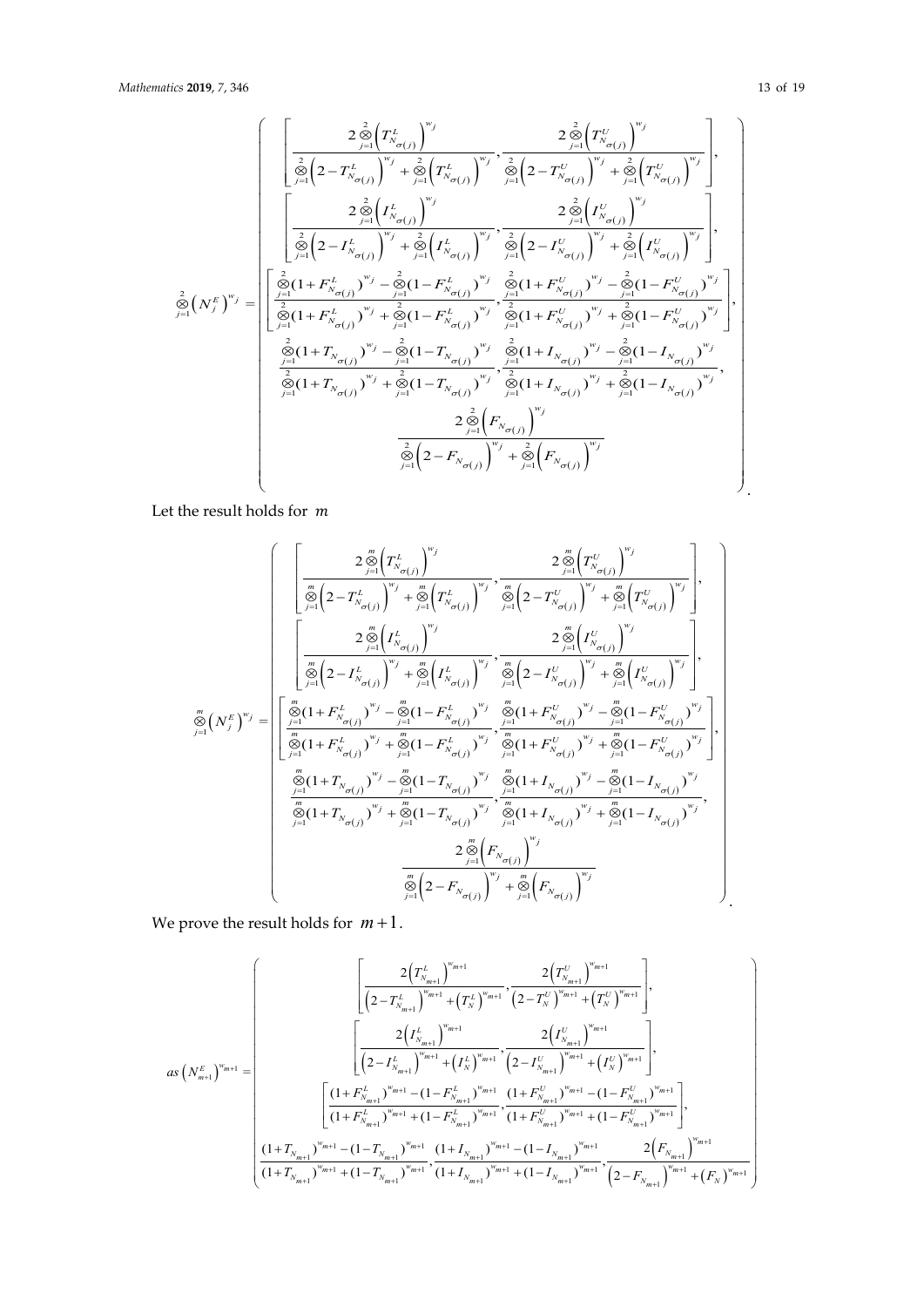$$
\begin{split} & so \sum _{j=1}^{\infty}\left(N_{j}^{E}\right)^{w_{j}}\otimes_{E}\left(N_{m+1}^{E}\right)^{w_{m+1}}=\\ & \left[\begin{array}{c} 2\sum _{j=1}^{\infty}\left(T_{N_{\sigma(j)}}^{L}\right)^{w_{j}}+\sum _{j=1}^{\infty}\left(T_{N_{\sigma(j)}}^{L}\right)^{w_{j}}+\sum _{j=1}^{\infty}\left(T_{N_{\sigma(j)}}^{L}\right)^{w_{j}}+\sum _{j=1}^{\infty}\left(T_{N_{\sigma(j)}}^{L}\right)^{w_{j}}+\sum _{j=1}^{\infty}\left(T_{N_{\sigma(j)}}^{L}\right)^{w_{j}}\right],\\ \frac{2\sum _{j=1}^{\infty}\left(I_{N_{\sigma(j)}}^{L}\right)^{w_{j}}+\sum _{j=1}^{\infty}\left(I_{N_{\sigma(j)}}^{L}\right)^{w_{j}}+\sum _{j=1}^{\infty}\left(T_{N_{\sigma(j)}}^{L}\right)^{w_{j}}+\sum _{j=1}^{\infty}\left(T_{N_{\sigma(j)}}^{L}\right)^{w_{j}}\right],\\ \frac{2\sum _{j=1}^{\infty}\left(I_{N_{\sigma(j)}}^{L}\right)^{w_{j}}+\sum _{j=1}^{\infty}\left(I_{N_{\sigma(j)}}^{L}\right)^{w_{j}}+\sum _{j=1}^{\infty}\left(I_{N_{\sigma(j)}}^{L}\right)^{w_{j}}+\sum _{j=1}^{\infty}\left(I_{N_{\sigma(j)}}^{L}\right)^{w_{j}}\right],\\ \frac{2\sum _{j=1}^{\infty}\left(I+F_{N_{\sigma(j)}}^{L}\right)^{w_{j}}+\sum _{j=1}^{\infty}(1-F_{N_{\sigma(j)}}^{L})^{w_{j}}+\sum _{j=1}^{\infty}(1+F_{N_{\sigma(j)}}^{L})^{w_{j}}+\sum _{j=1}^{\infty}(1-F_{N_{\sigma(j)}}^{L})^{w_{j}}\right],\\ \frac{2\sum _{j=1}^{\infty}\left(I+F_{N_{\sigma(j)}}^{L}\right)^{w_{j}}+\sum _{j=1}^{\infty}\left(I-F_{N_{\sigma(j)}}^{L}\right)^{w_{j}}+\sum _{j=1}^{\infty}\left(I-F_{N_{\sigma(j)}}^{L}\right)^{w_{j}}\\ \frac{2\sum _{j=1}^{\in
$$

 $\left( 2 - F_{N_{m+1}} \right)^{-m+1} + \left( F_N \right)^{-1}$ 

 $F_{N_{m+1}}$ <sup>"m+1</sup> +  $(F_{N})$ 

 $2 - F_{N_{m+1}}$ 

 $\left(2 - F_{N_{m+1}}\right)^{m+1}$  +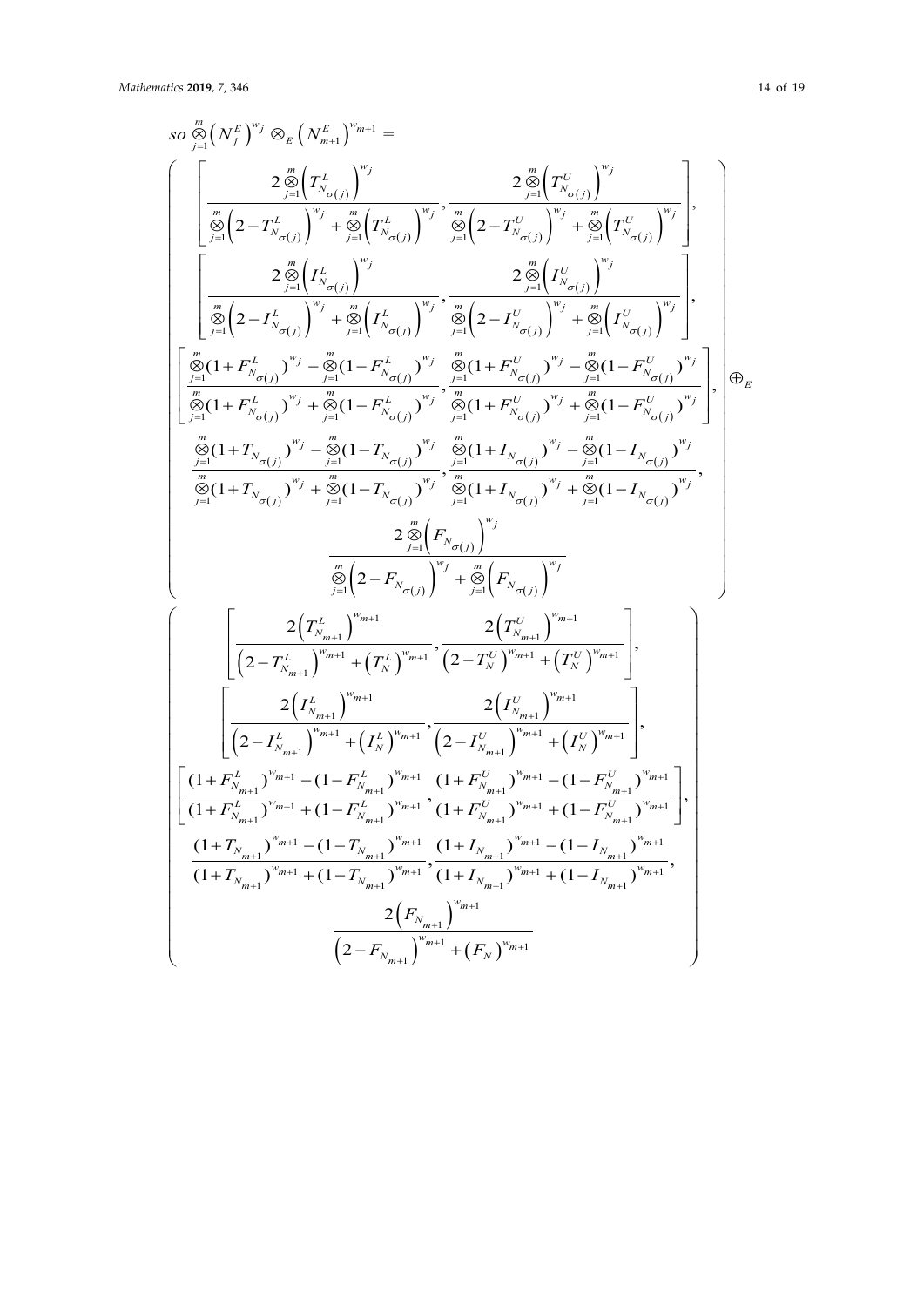,

$$
\sum_{j=1}^{m+1} \left(N_j^L \right)^{w_j} \frac{2 \sum_{j=1}^{m+1} \left(T_{N_{\sigma(j)}}^{U})^{w_j}}{\sum_{j=1}^{m+1} \left(2 - T_{N_{\sigma(j)}}^{L} \right)^{w_j} + \sum_{j=1}^{m+1} \left(T_{N_{\sigma(j)}}^{L} \right)^{w_j}} \cdot \frac{2 \sum_{j=1}^{m+1} \left(T_{N_{\sigma(j)}}^{U} \right)^{w_j}}{\sum_{j=1}^{m+1} \left(2 - T_{N_{\sigma(j)}}^{U} \right)^{w_j}} \cdot \frac{m+1}{\sum_{j=1}^{m+1} \left(T_{N_{\sigma(j)}}^{U} \right)^{w_j}} \cdot \frac{m+1}{\sum_{j=1}^{m+1} \left(T_{N_{\sigma(j)}}^{U} \right)^{w_j}}}{\sum_{j=1}^{m+1} \left(N_{\sigma(j)}^{L} \right)^{w_j}} \cdot \frac{2 \sum_{j=1}^{m+1} \left(I_{N_{\sigma(j)}}^{U} \right)^{w_j}}{\sum_{j=1}^{m+1} \left(2 - I_{N_{\sigma(j)}}^{U} \right)^{w_j}} \cdot \frac{m+1}{\sum_{j=1}^{m+1} \left(T_{N_{\sigma(j)}}^{U} \right)^{w_j}}}{\sum_{j=1}^{m+1} \left(N_{\sigma(j)}^{L} \right)^{w_j}} \cdot \frac{m+1}{\sum_{j=1}^{m+1} \left(T_{N_{\sigma(j)}}^{L} \right)^{w_j}} \cdot \frac{m+1}{\sum_{j=1}^{m+1} \left(2 - I_{N_{\sigma(j)}}^{U} \right)^{w_j}} \cdot \frac{m+1}{\sum_{j=1}^{m+1} \left(1 - F_{N_{\sigma(j)}}^{U} \right)^{w_j}}}{\sum_{j=1}^{m+1} \left(1 - F_{N_{\sigma(j)}}^{U} \right)^{w_j} \cdot \frac{m+1}{\sum_{j=1}^{m+1} \left(1 - F_{N_{\sigma(j)}}^{U} \right)^{w_j}} \cdot \frac{m+1}{\sum_{j=1}^{m+1} \left(1 - F_{N_{\sigma(j)}}^{U} \right)^{w_j}}}{\sum_{j=1}^{m+1} \left(1 + I_{N_{\sigma(j)}}^{V} \right)^{w_j} \cdot \frac{m+1}{\sum_{j=
$$

so the result holds for all values of  $m$ .  $\square$ 

**Theorem 7.** *The NCEWG is special case of the NCEHG operator*.

**Proof.** Followed by Theorem 4. □

**Theorem 8.** *The NCOWG is a special case of NCEHG.* 

**Proof.** Followed by Theorem 5. □

*3.3. An Application of Neutrosophic Cubic Hybrid Geometric and Einstein Hybrid Geometric Aggregation Operator to Group Decision-Making Problems*

In this section, we develop an algorithm for group decision-making problems using the neutrosophic cubichybrid geometric and Einstein hybrid geometric aggregation(NCHWG and NCEHWG).

**Algorithm 1.** Let  $F = \{F_1, F_2, ..., F_n\}$  be the set of n alternatives,  $H = \{H_1, H_2, ..., H_m\}$  be the m attributes subject to their corresponding weight  $W = \{w_1, w_2, ..., w_m\}$ , such that  $w_j \in [0,1]$  and

 $\sum_{i=1}^{m}$  = 1  $\sum_{j=1}$  = 1 . The method has the following steps.

**Step 1**: First of all, we construct neutrosophic cubic decision matrix  $D = [N_{ij}]_{n \times m}$ .

**Step 2**: The attributes  $H = \{H_1, H_2, ..., H_m\}$  are weighted to their corresponding weight  $W = \{w_1, w_2, ..., w_m\}$ , and these values multiplied by the balancing coefficient *m*.

**Step 3**: The new weights are calculated using [18] so that we get new weights  $V = \{v_1, v_2, ..., v_m\}$ .

- **Step 4:** By using aggregation operators like (NCHG, NCEHG), the decision matrix is aggregated by the new weightsassigned to the *m* attributes.
- **Step 5**: The *n* alternatives are ranked according to their scores and arranged in descending order to select the alternative with highest score.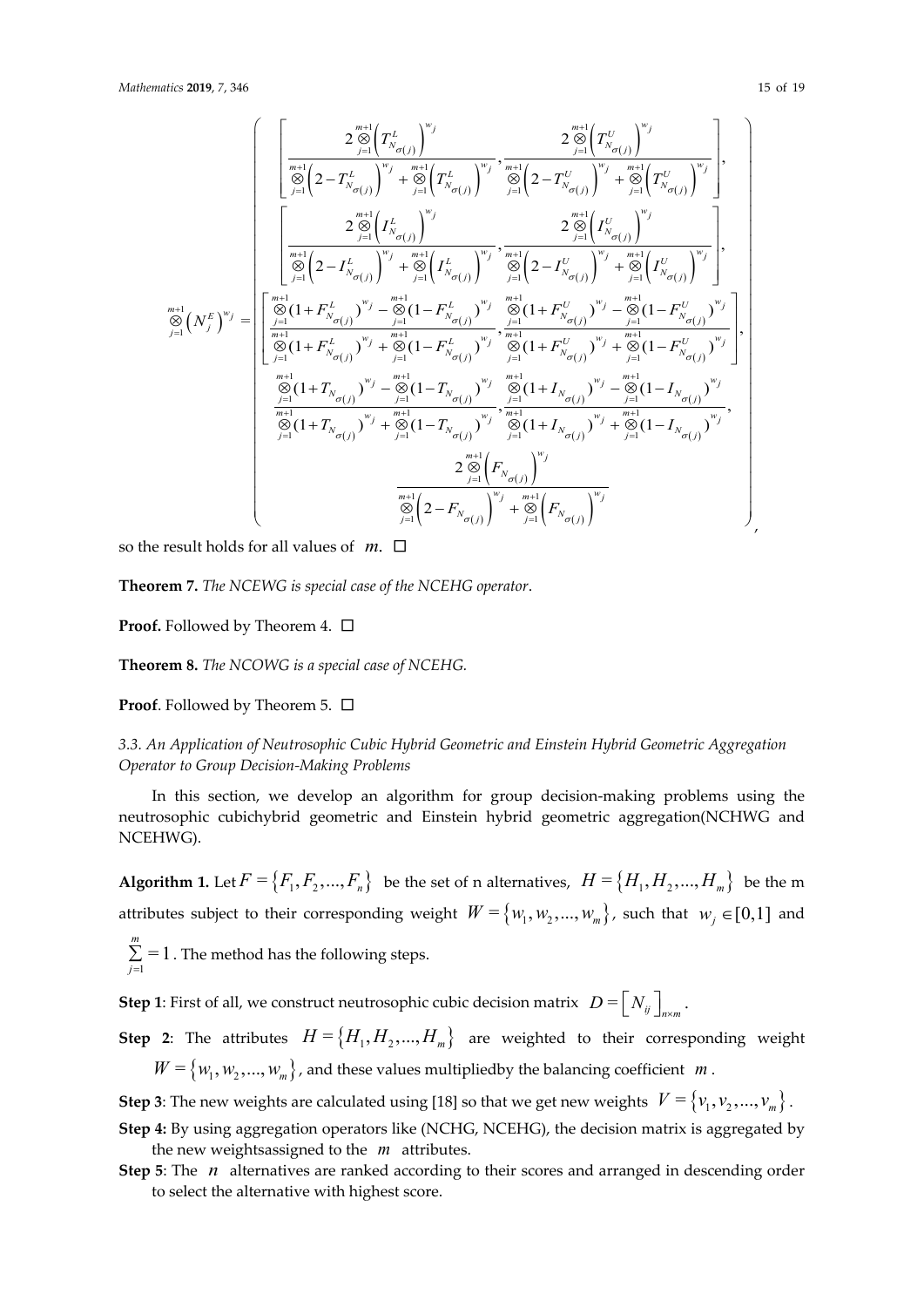#### *3.4. NumericalApplication*

A steering committee is interested in prioritizingthe set of information for improvement of the project using a multiple attribute decision-making method. The committee must prioritize the development and implementation of a set of six information technology improvement projects *Aj*  $(j = 1, 2, \ldots, 6)$ . The three factors,  $B_1$  productivity, to increase the effectiveness and efficiency,  $B_2$ differentiation, from products and services of competitors, and  $B_3$  management, to assist the management in improving their planning, are considered to assess the potential contribution of each project. The list of proposed information systems are  $A_1$  Quality Assurance, 2)  $A_2$  Budget Analysis, 3)  $A_3$  Itemization, 4)  $A_4$  Employee Skills Tracking, 5)  $A_5$  Customer Returns and Complaints, and 6)  $A_6$  Materials Acquisition.Suppose the weight  $W = (0.5, 0.3, 0.2)$ corresponds to the  $B_j$ , ( $j = 1, 2, 3$ ) factors and characteristics of projects  $A_i$  ( $i = 1, 2, ..., 10$ ) by the neutrosophic cubic value  $N_{ii}$ .

**Step 1**: Construction of neutrosophic cubic decision matrix  $D = \left[ N_y \right]_{6 \times 3}$ 

$$
D = \begin{pmatrix}\nB_1 & B_2 & B_3 \\
A_1 & \begin{bmatrix}\n0.5, 0.6\end{bmatrix}, [0.2, 0.5], \\
0.4, 0.8\end{bmatrix}, 0.7, 0.8, 0.4\n\end{pmatrix} & \begin{bmatrix}\n0.3, 0.7\end{bmatrix}, [0.1, 0.6], \\
0.5, 0.7\end{bmatrix}, [0.4, 0.2, 0.6]\n\end{pmatrix}
$$
\n
$$
D = \begin{pmatrix}\nA_2 & \begin{bmatrix}\n0.2, 0.5\end{bmatrix}, [0.7, 0.9], \\
A_3 & \begin{bmatrix}\n0.4, 0.7\end{bmatrix}, [0.2, 0.5], \\
0.8, 0.7\end{bmatrix}, 0.8, 0.5, 0.3\n\end{pmatrix} & \begin{bmatrix}\n0.1, 0.6\end{bmatrix}, [0.4, 0.7], \\
0.2, 0.5\end{bmatrix}, 0.6, 0.4, 0.7\n\end{pmatrix} & \begin{bmatrix}\n0.2, 0.6\end{bmatrix}, [0.1, 0.7], \\
0.3, 0.7\end{bmatrix}, 0.6, 0.4, 0.8\n\end{pmatrix}
$$
\n
$$
D = \begin{pmatrix}\nA_3 & \begin{bmatrix}\n0.4, 0.7\end{bmatrix}, [0.2, 0.5], \\
0.5, 0.7\end{bmatrix}, 0.3, 0.6, 0.2\n\end{pmatrix} & \begin{bmatrix}\n0.3, 0.8\end{bmatrix}, [0.1, 0.4], \\
0.6, 0.7\end{bmatrix}, [0.6, 0.2, 0.6]\n\end{pmatrix} & \begin{bmatrix}\n0.3, 0.5\end{bmatrix}, [0.5, 0.9], \\
0.6, 0.7\end{bmatrix}, [0.6, 0.2, 0.6]\n\end{pmatrix} & \begin{bmatrix}\n0.4, 0.7\end{bmatrix}, 0.6, 0.4, 0.8]
$$
\n
$$
A_4 & \begin{bmatrix}\n0.2, 0.5\end{bmatrix}, 0.6, 0.4, 0.7], \\
0.2, 0.5\end{bmatrix}, 0.6, 0.4
$$

**Step 2:** The attributes are weighted  $W = (0.5, 0.3, 0.2)$  and multiplied by balancing coefficient 3.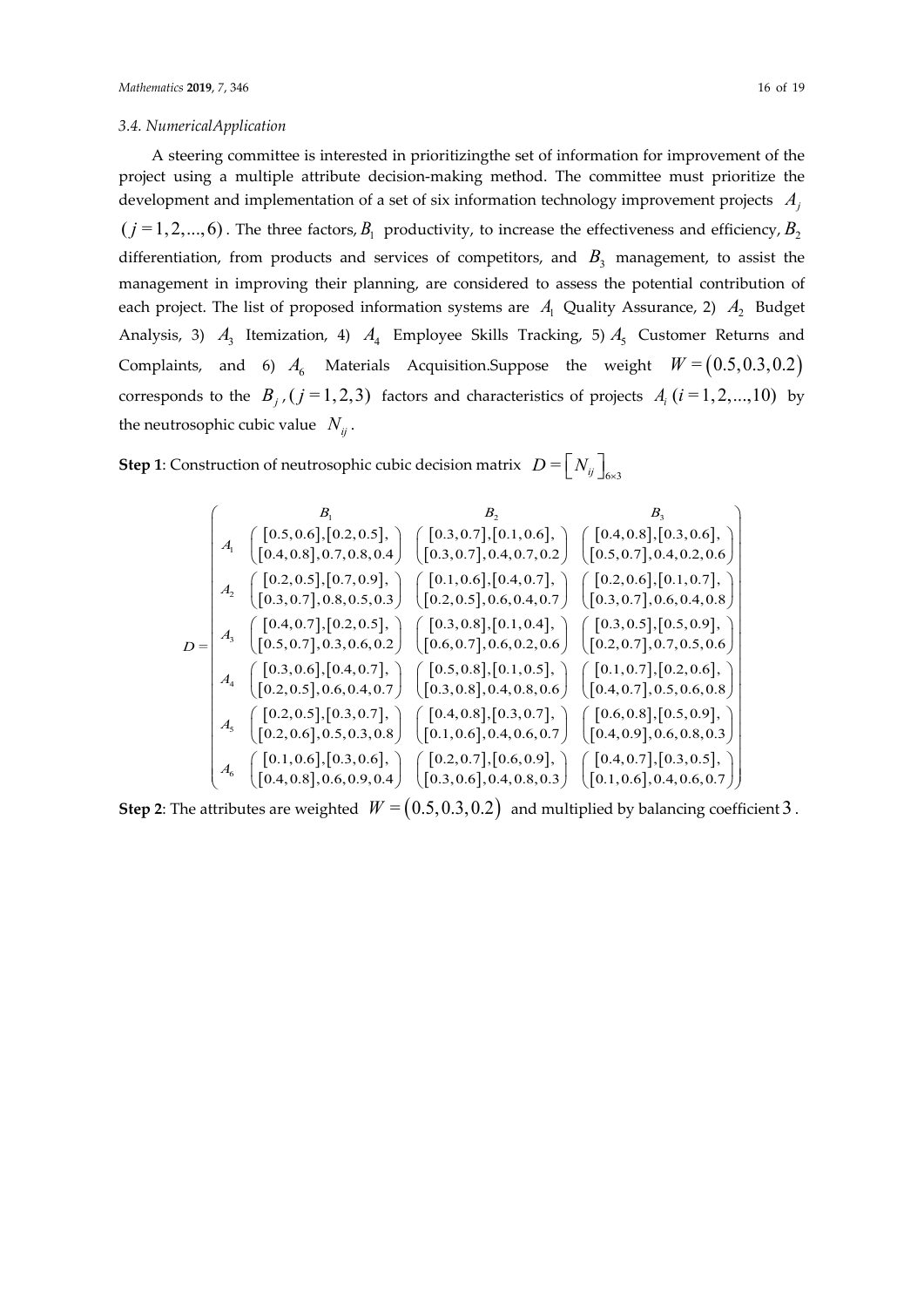

- **Step 3**: The new weights are calculated using the normal distribution method. Let  $W =$ (0.2429,0.5142, 0.2429) be its weighting vector derived by the normal distribution-based method [18].
- **Step 4**: By neutrosophic cubic weighted geometric aggregation operator (NCWG), the decision matrix is aggregated by the new weights assigned to the *m* attributes.

$$
D = \begin{pmatrix} \begin{pmatrix} 0.3892, 0.6812 \end{pmatrix}, \begin{bmatrix} 0.1606, 0.5692 \end{bmatrix}, \\ A_1 & \begin{bmatrix} 0.3840, 0.7325 \end{bmatrix}, 0.5273, 0.6914, 0.3270 \end{pmatrix} \\ A_2 & \begin{bmatrix} 0.1852, 0.5692 \end{bmatrix}, \begin{bmatrix} 0.4107, 0.7745 \end{bmatrix}, \\ A_3 & \begin{bmatrix} 0.2480, 0.4946 \end{bmatrix}, 0.6813, 0.4306, 0.5190 \end{bmatrix}, \\ A_4 & \begin{bmatrix} 0.3441, 0.7158 \end{bmatrix}, \begin{bmatrix} 0.1731, 0.5005 \end{bmatrix}, \\ A_4 & \begin{bmatrix} 0.3344, 0.7107 \end{bmatrix}, \begin{bmatrix} 0.1950, 0.5913 \end{bmatrix}, \\ A_5 & \begin{bmatrix} 0.2743, 0.6904 \end{bmatrix}, 0.7010, 0.6550, 0.6580 \end{bmatrix}, \\ A_6 & \begin{bmatrix} 0.1848, 0.6649 \end{bmatrix}, 0.4633, 0.5454, 0.6557 \end{bmatrix}, \\ A_6 & \begin{bmatrix} 0.1795, 0.6681 \end{bmatrix}, \begin{bmatrix} 0.4271, 0.7122 \end{bmatrix}, \\ A_7 & \begin{bmatrix} 0.1795, 0.6681 \end{bmatrix}, 0.4751, 0.8937, 0.3893 \end{pmatrix}
$$

**Step 5**: The scores are

$$
S(A1) = 0.1542, S(A2) = 0.1741, S(A3) = -0.2276, S(A4) = 0.1297, S(A5) = 0.0332, S(A6) = -0.0547,
$$
  

$$
S(A2) > S(A1) > S(A4) > S(A5) > S(A6) > S(A3)
$$

List of priorities are as follows.

$$
A_2 > A_1 > A_4 > A_5 > A_6 > A_3
$$

Hence, the project  $A_1$  has the highest potential contribution to the firm's strategic goal of gaining competitive advantage in the industry.

### **4. Conclusion**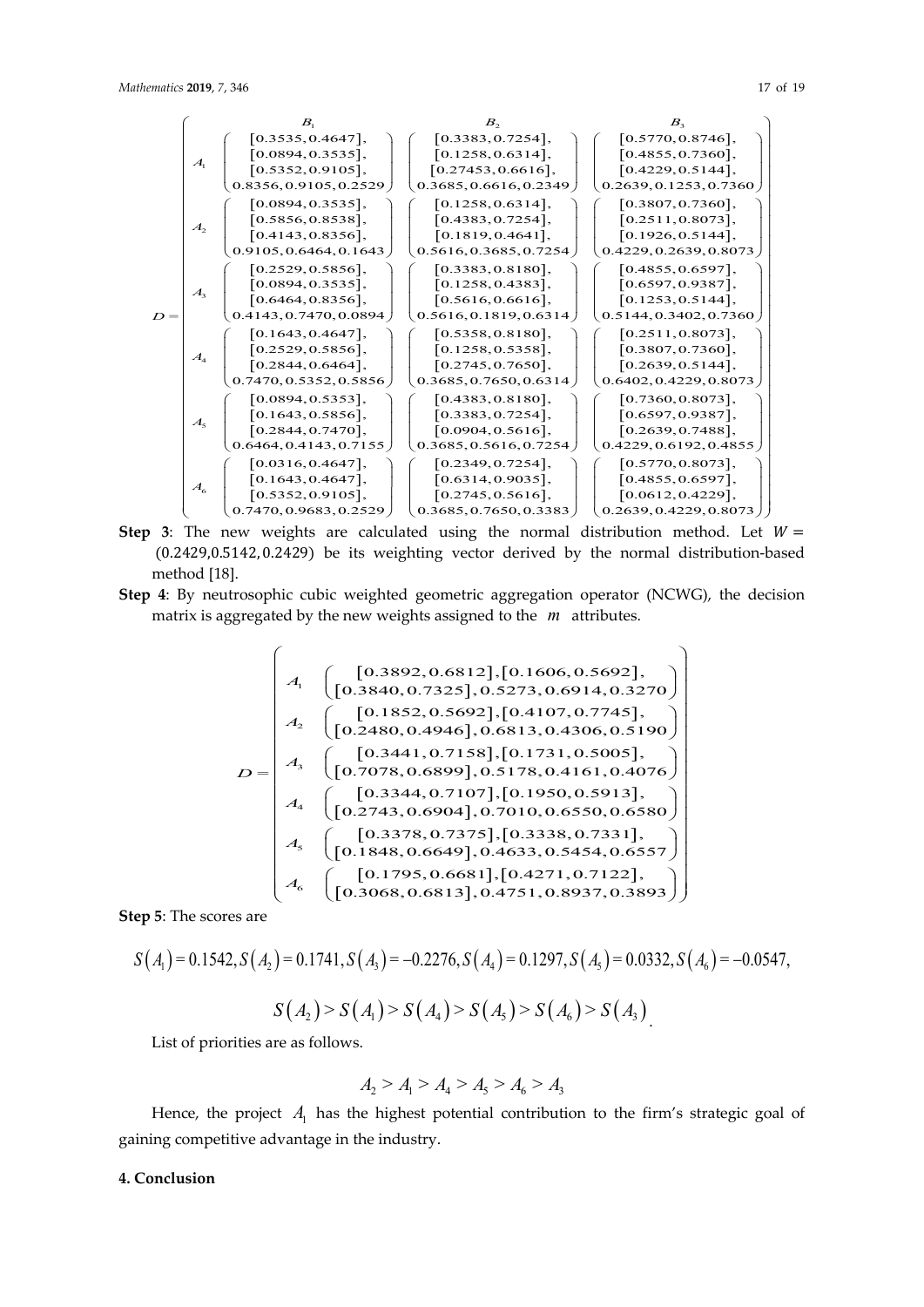This paper was influenced by the impediment of neutrosophic cubic geometric and Einstein geometric collection operators as preliminarily discussed, that is, we observed that the higher the weight component, the aggregated value tended to the corresponding neutrosophic cubic value of that vector. Consequent upon such circumstances, we characterized neutrosophic cubic hybrid and neutrosophic cubic Einstein hybrid aggregation operators. At that point, these operators are outfitted upon a day-by-day life precedent structure industry to organize the potential contributions that serve to achieve the strategic objective of getting favorable circumstances in industry.

**Author Contributions:** All authors contributed equally.

**Funding:** This research received no external funding.

**Conflicts of Interest:** There is no conflict of interest.

## **References**

- 1. Zadeh, L.A. Fuzzy Sets. *Inf. Control* **1965**, *8*, 338–353.
- 2. Turksen,I.B. Interval valued strict preferences with Zadeh triplet. *Fuzzy Sets Syst.***1996**, *78*, 183–195.
- 3. Zadeh,L.A. Outlines of new approach to the analysis of complex system and decisionprocesses interval valued fuzzy sets. *IEEE Trans.* **1968**, SMC-3, NO.1, doi:10.1109/TSMC.1973.5408575
- 4. Atanassov,K.T. Intuitionistic fuzzy sets. *Fuzzy Sets Syst.***1986**, *20*, 87–96.
- 5. Atanassov, K.T.; Gargov, G. Interval intuitionistic fuzzy sets. *Fuzzy Sets Syst.***1989**, *31*, 343–349.
- 6. Jun,Y.B.; Kim, C.S.; Yang, K.O. Cubic sets. *Ann. Fuzzy Math. Inf.* **2012**, *1*, 83–98.
- 7. Smarandache, F. *A Unifying Field in Logics, Neutrosophic Logic, Neutrosophy, Neutrosophic Set and Neutrosophic Probabilty*,4th ed.; American Research Press: Rehoboth, DE, USA,1999.
- 8. Wang, H.; Smarandache, F.; Zhang, Y.; Sunderraman, R. Single valued neutrosophic sets. *Tech. Sci. Appl. Math.* **2010**, *1*. Available online: https://www.researchgate.net/publication/262034557\_Single\_Valued\_Neutrosophic\_Sets (accessed on 28 February 2019)
- 9. Wang,H.; Smarandache,F.; Zhang, Y.Q.; Sunderraman, R. Interval neutrosophic sets and loics. In *Theory and Application in Computing*;Hexis:Phoenox, AZ, USA, 2005.
- 10. Jun,Y.B.; Smarandache, F.; Kim, C.S. Neutrosophic cubic sets. *New Math. Nat. Comput.***2015**, *13*, 41–54.
- 11. Zhan,J.; Khan,M.; Gulistan, M.; Ali, A. Applications of neutrosophic cubic sets in multi-criteria decision making.*Int. J. Uncertain. Quabtif.* **2017**, *7*, 377–394.
- 12. Banerjee,D.; Giri,B.C.; Pramanik, S.;Smarandache, F. GRA for multi attribute decision making in neutrosophic cubic set environment. *Neutrosophic Sets Syst.***2017**, *15*, 64–73.
- 13. Lu,Z.; Ye,J. Cosine measure for neutrosophic cubic sets for multiple attribte decision making. *Symmetry*  **2017**, *9*, 121.
- 14. Pramanik,S.;Dalapati,S.;Alam,S.; Roy, S.; Smarandache,F. Neutrosophic cubic MCGDM method based on similarity measure. *Neutrosophic Sets Syst.***2017**, *16*, 44–56.
- 15. Shi, L.; Ye, J.Dombi aggregation operators of neutrosophic cubic set for multiple attribute deicision making algorithms. *Algorithms 2018*,doi:10.3390/a11030029.
- 16. Li,B.; Wang,J.; Yang,L.; Li, X. A Novel Generalized Simplified Neutrosophic Number Einstein Aggregation Operator. *Int. J. Appl. Math.***2018**,*48*, 67–72.
- 17. Khan, M.; Gulistan, M.; Yaqoob, N.; Khan, M.; Smarandache, F. Neutrosophic cubic Einstein geometric aggregation operatorswith application to multi-creiteria decision making method. *Symmetry 2019, 112*, 47**.**
- 18. Xu,Z. An overview of methods for determining OWA weights. *Int. J. Intell. Syst.***2005**, *20*, 843–865.
- 19. Xu,Z. Intuitionistic Fuzzy Aggregation Operators. *IEEE Trans. Fuzzy syst.* **2007**, *15*, 1179–1187.
- 20. Yaqoob,N.;Gulistan,M.;Leoreanu-Fotea,V.; Hila, K. Cubic hyperideals in LA-semihypergroups. *J. Int. Fuzzy Syst.***2018**, *34*, 2707–2721.
- 21. Gulistan,M.; Yaqoob,N.; Vougiouklis,T.; Wahab, H.A. Extensions of cubic ideals in weak left almost semihypergroups. *J. Int. Fuzzy Syst.***2018**, *34*, 4161–4172.
- 22. Gulistan,M.; Wahab, H.A.; Smarandache, F.;Khan S.; Shah, S.I.A. Some Linguistic Neutrosophic Cubic Mean Operators and Entropy with Applications in a Corporation to Choose an Area Supervisor. *Symmetry***2018**, *10*, 428.